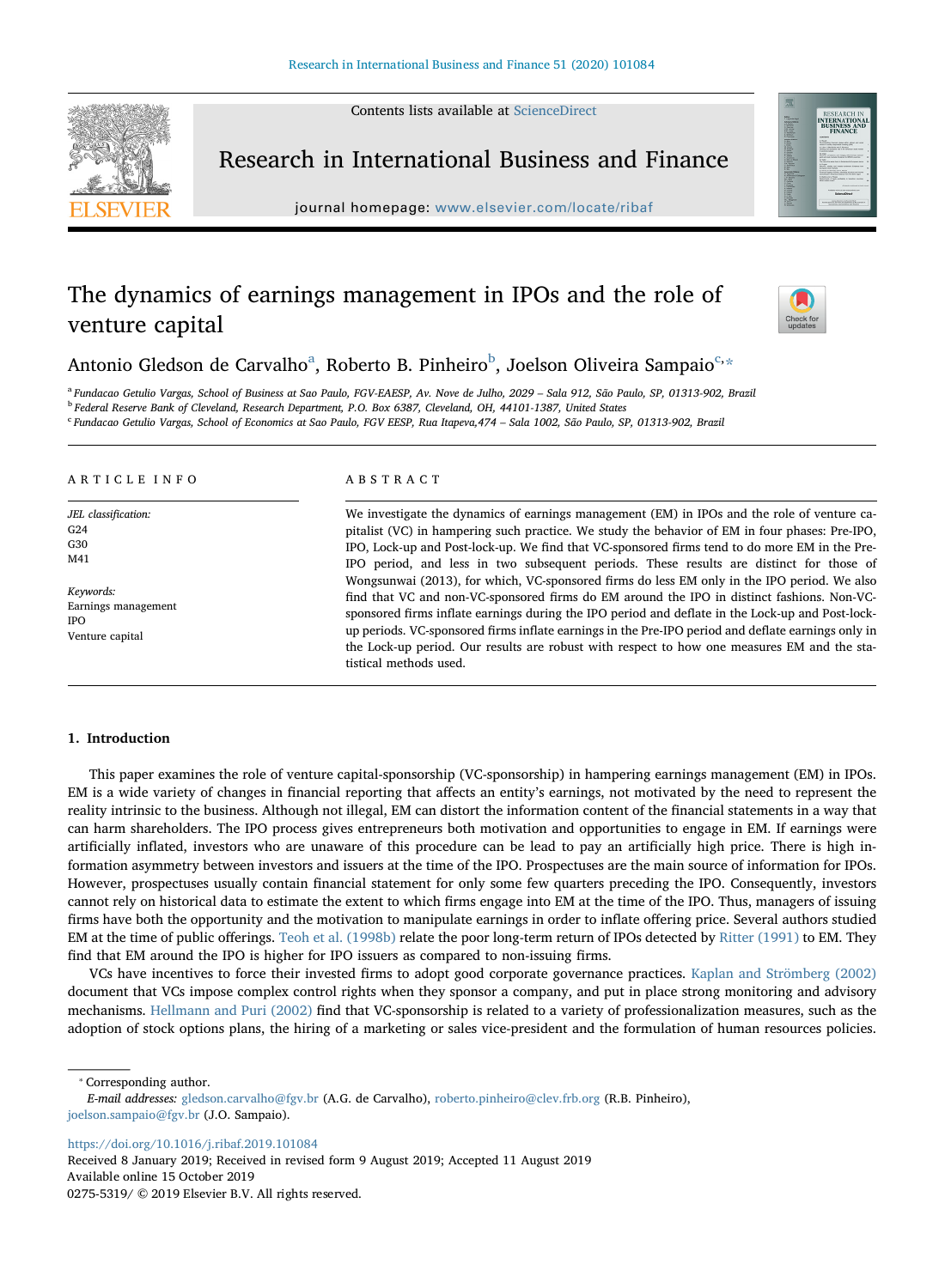<span id="page-1-0"></span>

Graph 1. Earnings management across de periods of the IPO: VC and Non-VC IPOs.

They also find that VC-sponsored start-ups are more likely and faster to replace the founder with an outsider CEO. [Gompers \(1995\)](#page-13-4) and [Lerner \(1995\)](#page-13-5) also provide evidence of strong monitoring activity exerted by VCs [\(Graph 1](#page-1-0)).

VCs have incentives to force their invested firms to keep good corporate governance practices even after the IPO. Frequently, VCs do not exit their portfolio firms at the IPO. They retain their equity position for years after the IPO [\(Barry et al., 1990\)](#page-13-6). As they systematically take firms to the IPO market, concerns with their reputation may lead them to hamper EM. Furthermore, given their financial sophistication, VCs activity in the board of directors and audit committee may constrain the propensity of managers to engage in EM [\(Xie et al., 2003](#page-13-7)). Thus, one expects that VCs have an important role in hampering EM in IPOs.

[Hochberg \(2012\)](#page-13-8) studied the role of VCs in the EM behavior of IPO issuers. Using a sample of IPOs and annual data, he finds evidence that VC backed IPOs present reduced EM. Under the same setting, Morsfi[eld and Tan \(2006\)](#page-13-9) show that Hochberg's result is robust to controls such as the endogenous choice for VC financing, IPO lock-up provisions, and VC exit subsequent to the IPO. However, for using annual data, these authors were unable to capture the dynamics of EM and most likely underestimated it. This is so because earnings inflation and subsequent reversal can occur in the same fiscal year. Thus, EM may not be detectable in the annual reports. This undetected pattern may be relevant because the phase in which EM occurs is related to different goals in terms of market manipulation. For example, while high EM in the Pre-IPO and IPO periods are beneficial to insiders (investors and VCs), EM in the Lock-Up period may also be important for the underwriter. Thus, the dynamics of EM is very important.

[Wongsunwai \(2013\)](#page-13-10) is the only study that focuses on the dynamics of EM and the role of VCs in such dynamics. He claims<sup>[1](#page-1-1)</sup> that VC-backed IPOs present significantly less EM than non-VC backed ones in the IPO period and that this effect is mostly due to the influence of highly reputed VCs. In the other phases of the IPO (Pre-IPO, Lock-up and Post-lock-up), VC sponsorship plays no role in

<span id="page-1-1"></span><sup>&</sup>lt;sup>1</sup> We say that he claims because we believe that the conclusions that he presents do not follow from his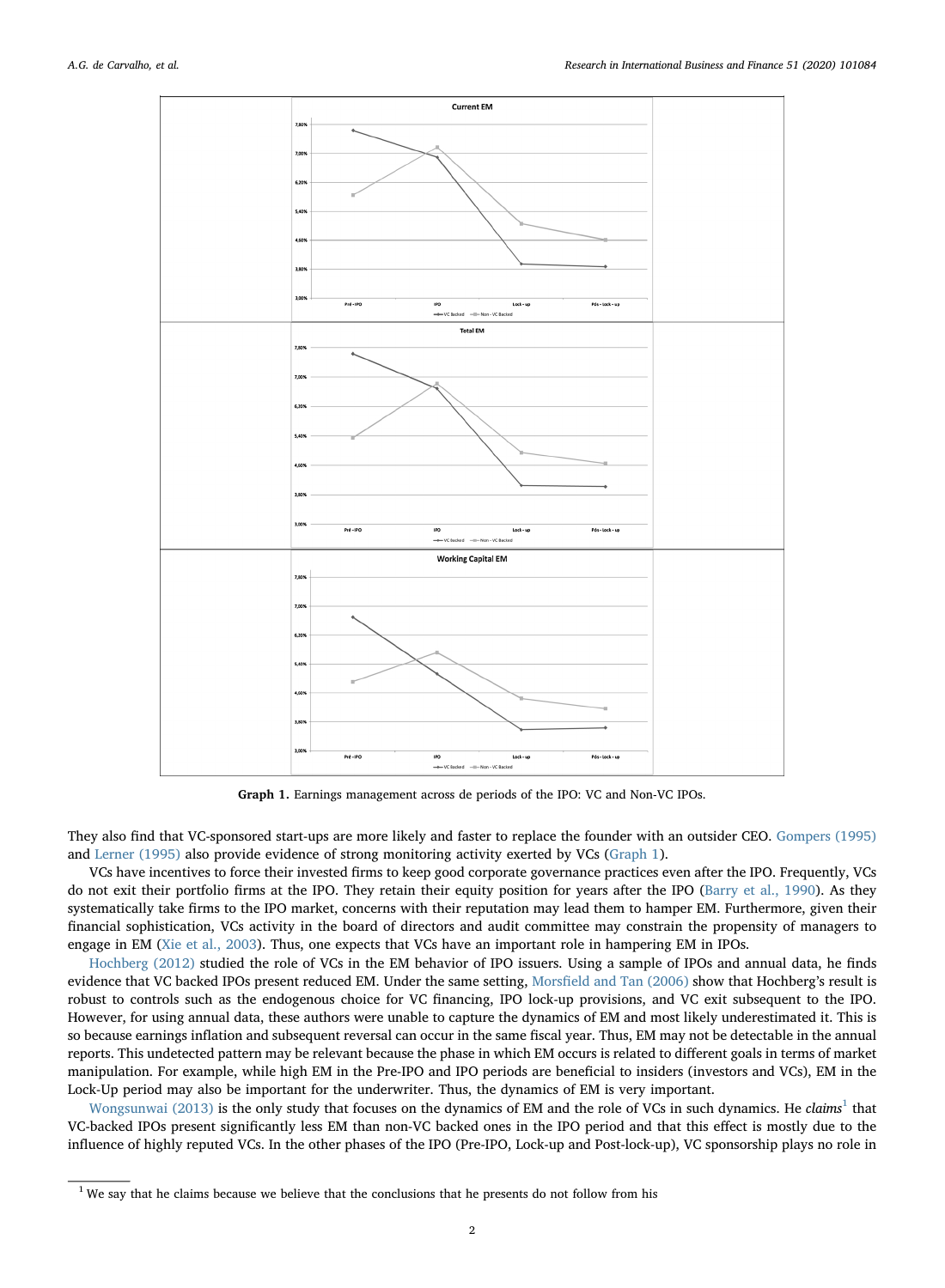EM. We say that he "claims" (instead of saying "shows'), because his conclusions do not follow from his empirical analysis (in the next section, we discuss this in details)

This article evaluates the role of VC-sponsorship in reducing EM at the time of the IPO. We base our conclusion on two extensive panel datasets. One covering IPO from 1990 to 2009 and the other, financial statements from 1989 to 2011. We use three different measures of EM (Current, Working-capital and Total) and three statistical methods (pooled OLS, and firms random and fixed effects). Thus, our analysis is deeper than Wongsunwai's: our data set more extensive than his dataset that covers only from 1990 to 2004; we use more measures of EM (he analyses only Current EM); and we use more powerful methods (he does not use firms random and fixed effects).

Our empirical results are five-fold. First, we show that, considering all periods of the IPO together, VC-backed IPOs present less EM than their non-VC counterparts. Second, we show that, in the Pre-IPO period, VC-sponsored firms do more EM than Non-VCsponsored ones, but less in the following three periods. Finally, in examining the dynamics of EM for VC-sponsored firms, we find that they also manage earnings. They inflate earnings in the Pre-IPO period, and deflate in the subsequent periods. The biggest deflation occurs from the IPO to the Lock-up period. Thus, our results are distinct for those of [Wongsunwai \(2013\)](#page-13-10), according to which, VCsponsored firms do less EM only in the IPO period (and no difference in the other periods).

This paper is organized as follows: Section [2](#page-2-0) reviews previous research on this topic. Section [3](#page-3-0) describes our methodology and explains our hypotheses, regressions models and treatment for endogenous choice of venture capital investments. Section [4](#page-5-0) describes our sample and basics descriptive statistics. Section [5](#page-6-0) presents empirical results. Finally, Section [6](#page-11-0) concludes the paper.

## <span id="page-2-0"></span>2. Related literature

EM may have several motivations such as influencing the terms of contracts, regulators, and equity prices. Various models analyze the incentives for EM in different contexts. In general, these models use proxies for EM that are based on accruals; i.e., difference between reported earnings and cash flow from operations. Even though positive accruals suggest that reported earnings are greater than the cash flow generated by the company's operations, positive accruals by themselves are not evidence of EM. In firm's daily operations, some accrual adjustments are consistent with the accrual basis accounting regime, and sometimes appropriate and necessary to provide a good picture of earnings. EM occurs when managers discretionarily increase or decrease accruals with other purposes than to express the real economic and financial situation of the business. Therefore, it is necessary to decompose accruals into non-discretionary (normal) accruals, which are derived from the company's activities, and discretionary accruals, which are artificial and have the only intention of manipulating results. Several methodologies have been developed to make such decomposition, e.g., [Healy \(1985\)](#page-13-11); [DeAngelo \(1986\);](#page-13-12) [Jones \(1991\)](#page-13-13); [Dechow et al. \(1995\)](#page-13-14); [Kang and Sivaramakrishanan \(1995\)](#page-13-15) and [Kothari](#page-13-16) [et al. \(2005\)](#page-13-16). These procedures are similar to an event study: one uses operational/financial characteristics of the firm to predict normal (non-discretionary) accruals. Abnormal accruals (EM) are then estimated as the difference between observed and non-discretionary accruals.

Earnings are likely to be observed right before a public offering as an effort to increase offering price ([Rangan, 1998\)](#page-13-17). However, inflated earnings can last longer: insiders usually have their shares blocked during the lock-up period and may want to sell some of them at the end of this period. This would extend the length of time over which managers have the incentive to keep earnings inflated. Adding to this, concerns with reputation may prevent firms that inflated earnings before the IPO to make the reversion right after it. Therefore, one would expect to observe EM not only immediately before the IPO, extending possibly until the end of the lockup period.

Some studies have analyzed the influence of venture capital in the practice of earnings manipulation. Morsfi[eld and Tan \(2006\),](#page-13-9) show that the VC effect holds even when controlling for IPO lock-up provisions, VC partial cashing out subsequent to the IPO, and alternative proxies for EM. These authors perform many sensitivity tests, such as control for the endogenous choice of VC financing, IPO lock-up provisions and VC exits subsequent to the IPO. The main results remain unchanged after all tests. Additionally, they find evidence that the post-issue performance of VC-backed companies exceeds that of the non-venture-backed ones, using both accounting measures of performance and stock returns. However, their results indicate that the best performance occurs only when the VCs are effective in mitigating EM at the time of the IPO.

It is worthwhile emphasizing that both Morsfi[eld and Tan \(2006\),](#page-13-9) and [Hochberg \(2012\)](#page-13-8) are based use cross-section data from the annual financial statements of the companies in the year of the IPO. However, annual data may underestimate EM. Earnings inflation and posterior reversal could occur inside the same fiscal year.

[Chahine et al., 2012](#page-13-18) examine the extent to which agency conflicts within VC syndicates lead to additional agency conflicts within the IPO issuer. They do their analysis in two distinct institutional contexts (UK and US). Using a matched sample of 274 VC-backed IPOs in the US and the UK, they show that the diversity of a VC syndicate increases EM, and that the impact of such diversity is higher in the US.

Finally, [Wongsunwai \(2013\)](#page-13-10) extends previous analysis of the role of VC in the dynamics of EM around the IPO. This is accomplished with the use of quarterly data on EM, to avoid the possibility of EM not being captured when earnings inflation and deflation within the same accounting year. He uses the following econometric model

$$
EM_{i,t} = \beta_0 + \beta_1 PreIPO_{i,t} + \beta_2 IPO_{i,t} + \beta_3 Lockup_{i,t} + \beta_4 VC_i + \beta_5 VC_i \times PreIPO_{i,t} + \beta_6 VC_i \times IPO_{i,t} + \beta_7 VC_i \times Lockup_{i,t} + \beta_8 Control_{i,t} + \varepsilon_{i,t}
$$

One should note that there is an overlap between variables VC and its interactions with the phases of the IPO. Thus, the effect of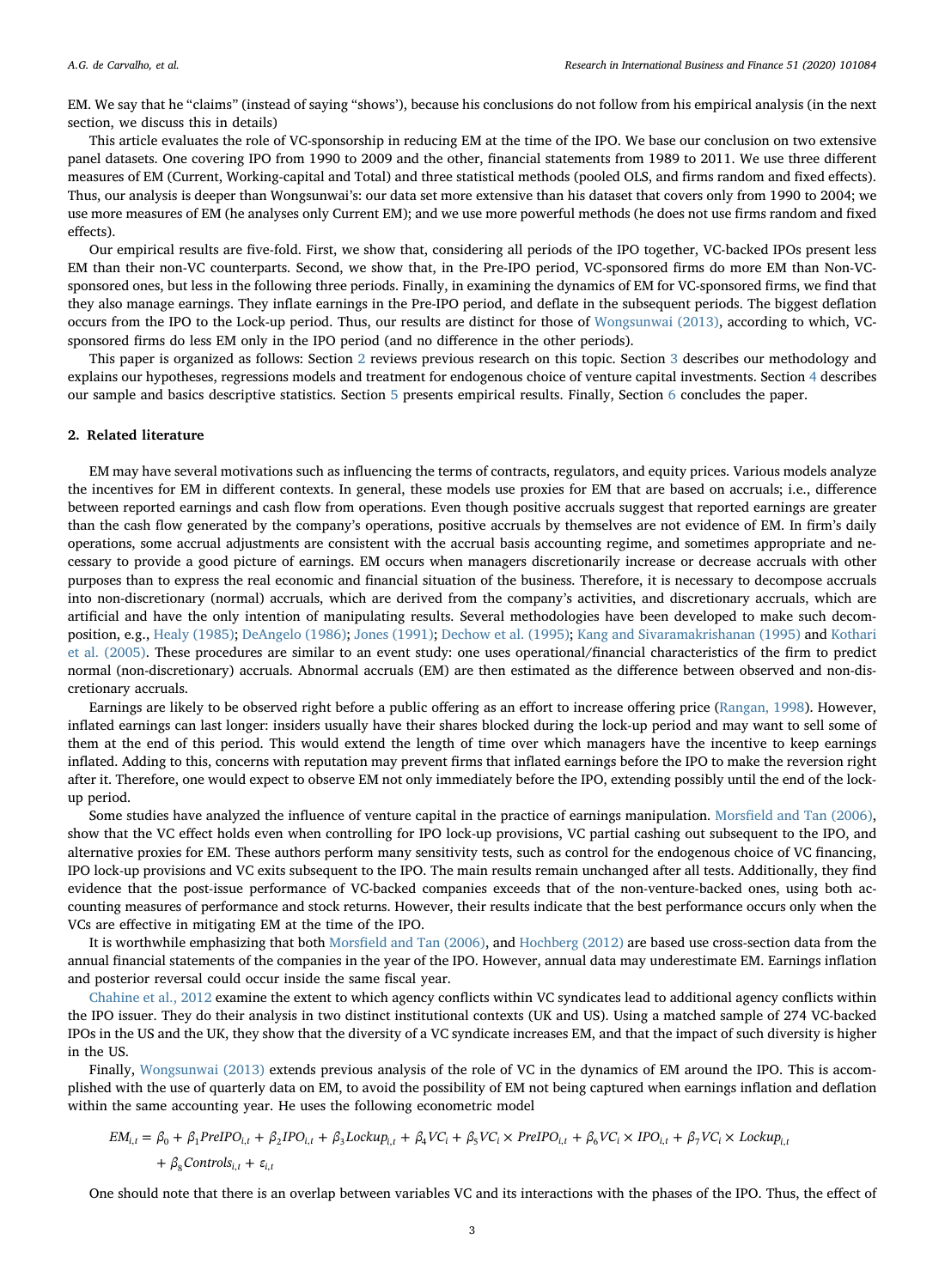## <span id="page-3-1"></span>Definitions of variables.

DATA *i*: indicates the COMPUSTAT code for the entry *i*.

| DITIII a marcated the going collist code for the chary a |                                                                                                                                                                                                                           |
|----------------------------------------------------------|---------------------------------------------------------------------------------------------------------------------------------------------------------------------------------------------------------------------------|
| Discretionary Current Accruals                           | [[ACurrent Assets (DATA 4)- ACash and Short-Term Investments (DATA 1)]-[A Current Liabilities (DATA 5)-ADebt in<br>Current Liabilities (DATA 34)]]/Lagged Total Assets (DATA 6)                                           |
| Discretionary Total Accruals                             | [[ΔCurrent Assets (DATA 4)- ΔCash and Short-Term Investments (DATA 1)]-[Δ Current Liabilities (DATA 5)-ΔDebt in<br>Current Liabilities (DATA 34) + Depreciation and Amortization (DATA 14)]]/Lagged Total Assets (DATA 6) |
| Working-capital Accruals                                 | [[ΔCurrent Assets (DATA 4)- ΔCash and Short-Term Investments (DATA 1)]-[Δ Current Liabilities (DATA 5)-ΔDebt in<br>Current Liabilities (DATA 34)- $\Delta$ Taxes Payable(DATA 71)]]/Average Total Assets(DATA 6)          |
| VC.                                                      | dummy variable indicating venture capital sponsorship                                                                                                                                                                     |
| Top-tier                                                 | Dummy variable indicating that the Carter-Manaster index of the underwriter is bigger than 8. We use the Carter-Manaster                                                                                                  |
|                                                          | index (updated for the period 2001-2010 by Ritter $(2013)$ ) of the member of the underwriting syndicate with the highest<br>score                                                                                        |
| Big-four                                                 | dummy variable indicating Big-four auditing                                                                                                                                                                               |
| Size                                                     | Is the natural logarithm of book value of assets (DATA 5)                                                                                                                                                                 |
| Growth                                                   | Geometric average of quarterly sales growth during the last three quarters preceding period t (or available period, if less)<br>(from DATA 12)                                                                            |
| Leverage                                                 | Total liabilities (DATA 181) over total assets (DATA 5)                                                                                                                                                                   |
| <b>ROA</b>                                               | Geometric average return on assets between quarters t-3 and t-1, calculated as the ratio of net income (DATA 172) to total<br>assets (DATA 5)                                                                             |
| Technology                                               | Dummy variable indicating technology industries as defined by Loughran and Ritter (2004).                                                                                                                                 |
| Age                                                      | IPO year minus founding year.                                                                                                                                                                                             |
| SEO                                                      | Dummy variable indicating that the firm did an IPO within two years from the IPO                                                                                                                                          |
| $f_i$                                                    | Industry dummies mapped to US 2-digit SIC codes when using common controls                                                                                                                                                |
| g <sub>t</sub>                                           | Time dummies per quarter                                                                                                                                                                                                  |

VC in a particular period is given by a sum of coefficients. For instance, the difference in EM between VC- and Non-VC-sponsored firms in the Pre-IPO period is given by  $\beta_4 + \beta_5$  (not by  $\beta_5$ , as Wongsunwai assumes). In fact, it is not possible to infer the statistical significance of ( $\beta_4 + \beta_5$ ) from the parameters and p-values reported for the model above. [Wongsunwai \(2013\)](#page-13-10), observing that  $\beta_6$  is negative and statistically significant and that  $β_4$ ,  $β_5$  and  $β_7$  are not statistically significant, jumps to the wrong conclusion that VC affects EM only in the IPO period. In fact, the only conclusion possible is that VC do not affect EM in the Post-lock-up period, because  $\beta_4$  is not statistically significant. Thus, his claims do not proceed from the analysis that he reports.

#### <span id="page-3-0"></span>3. Methodology

#### 3.1. Earnings management

We use three proxies for earnings management (EM): 1) current EM (discretionary changes on current accruals); total EM (discretionary changes on current accruals minus depreciation and amortization), and working-capital EM (discretionary changes current accruals plus change in taxes payable). [Table 1](#page-3-1) precisely describes these variables. One should note that EM is defined as change in accruals. Thus, one needs two consecutive quarterly financial statements to compute one quarterly observation of EM. Other studies such as [Hochberg \(2012\)](#page-13-8); [Teoh et al. \(1998a\),](#page-13-19) [1998b\)](#page-13-0); Allen et al. (2009); and [Dechow et al., 2011](#page-13-20) use these three measures of EM.

Estimations of discretionary (or abnormal) accruals use the case study methodology. Thus, we first estimate non-discretionary (or normal accruals), using an econometric model for accruals. Then, discretionary accruals correspond to the difference between actual and non-discretionary accruals. To estimate non-discretionary accruals, we use the Modified Jones model. $<sup>2</sup>$  $<sup>2</sup>$  $<sup>2</sup>$  This methodology was</sup> developed by [Dechow et al. \(1995\)](#page-13-14) and improved by [Kothari et al. \(2005\)](#page-13-16). Estimations could use cross-section of firms or time-series for individual firms. [Subramanyan \(1996\)](#page-13-21) and [Bartov et al. \(2000\)](#page-13-22) show that the superiority of cross-section over time-series. Because of this, we opt for cross-sectional analysis. [Appendix A](#page-12-0) describes precisely how we calculate EM.

# 3.2. Phases of the IPO

Similarly to [Wongsunwai \(2013\)](#page-13-10), we study the dynamics of EM in four periods around the IPO. The Pre-IPO period comprises two quarterly observations of EM coming from the three balance sheets that precede the last one before the IPO (we remind the reader that one needs two consecutive financial statements to compute one observation of EM). The IPO period comprises two quarterly observations. They come from three balance sheets, beginning with the one preceding the last one before the IPO, and finishing with the one quarter immediately after the IPO. The Lock-up period comprises four quarterly observations obtained from the five balance sheets immediately subsequent to the IPO. Finally, the Post-lock-up period comprises four quarterly observations immediately subsequent to the Lock-up period.

<span id="page-3-2"></span> $2$  For robustness purposes, we also performed our analysis using the Modified Jones model with ROA. Results are similar.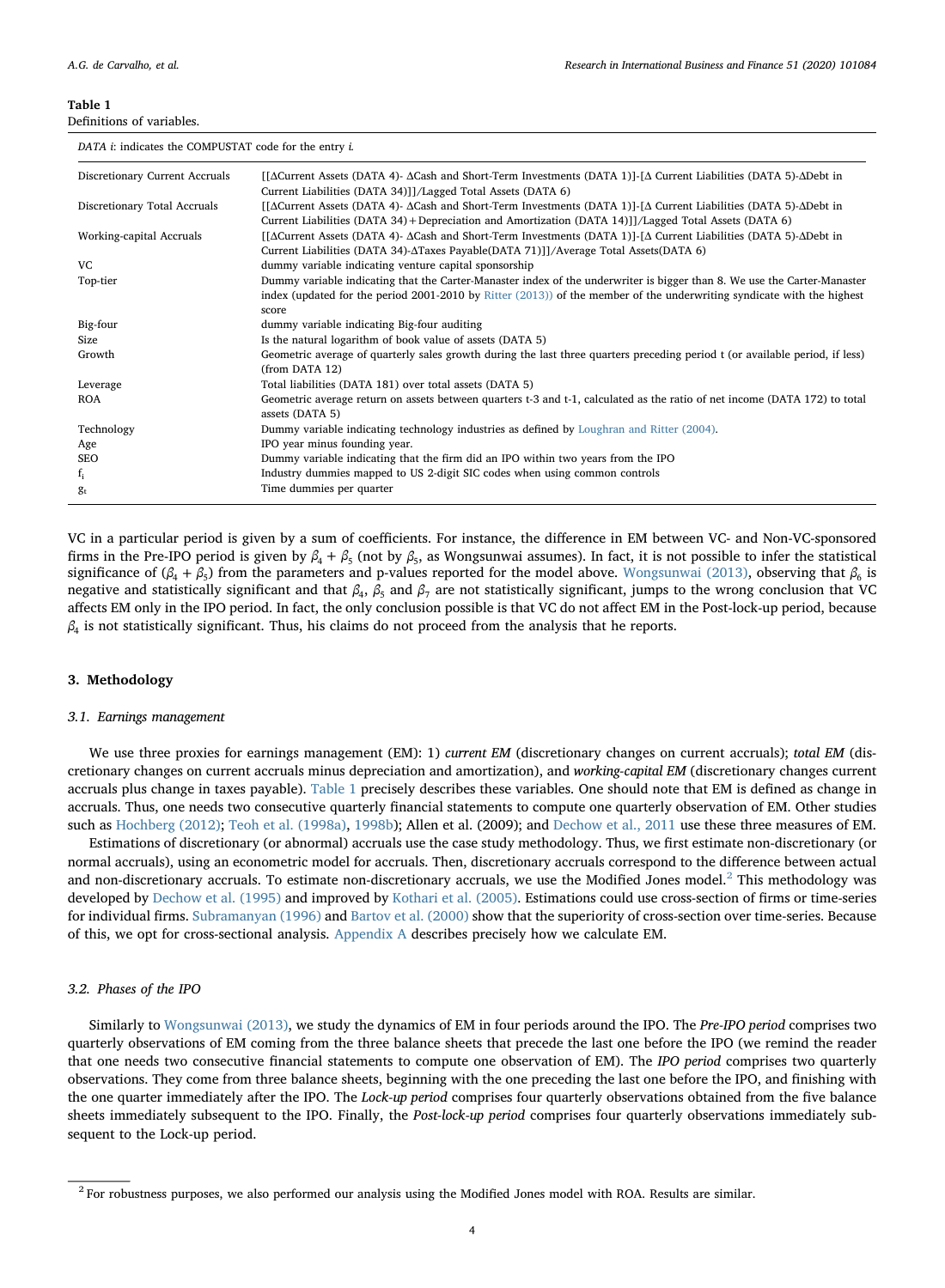#### 3.3. Econometric models

To test the hypothesis that VC- and non-VC-sponsored firms present distinct level of EM around the IPO, we use the following panel data model

$$
EM_{i,t} = \beta_0 + \beta_1 VC_i + \beta_2 Auditor_i + \beta_3 Underwriter_i + \beta_4 SEO_i + \beta_5 Controls_{i,t} + g_t + f_i + \varepsilon_{i,t}
$$
\n(1)

where,

 $EM_{i,t}$  is the level of EM for firm *i* in period *t*;

*VCi*, *Auditori*, *Underwriterri* and *SEOi* are time-unvarying dummy variable assuming value one when the issuer is: VC-sponsored; audited by a Big-four auditor; employs a top-tier underwriter; and performed a SEO within two year from the IPO, respectively;

*Controls<sub>it</sub>* is a set to time-varying variables: asset size (Size), financial leverage (Leverage), sales growth (Growth), and return on assets (ROA);

 $g_t$  and  $f_i$  are time- and industry-fixed effects; and

 $\varepsilon$ <sub>*i*,*t*</sub> is an error term.

We estimate Model (1) using pooled OLS and firm-random effects. In both methods, we use [White \(1980\)](#page-13-25) robust errors.

Next, we test whether VC-, as compared to Non-VC-sponsored firms, present distinct levels of EM during each specific period of the IPO. For that purpose, we adjust Model 1 as follows: we add interactions of VC dummy and its complement (NVC dummy) with dummies indicative of the phases of the IPO (PreIPO, IPO, Lockup and Postlockup). For instance, to test the difference in EM during the Pre-IPO period across VC- and non-VC-sponsored firms, we use the following model

$$
EM_{i,t} = \beta_0 + \beta_1 NVC \times IDO_{i,t} + \beta_2 NVC \times Lockup_{i,t} + \beta_3 NVC \times PostLockup_{i,t} + \beta_4 VC_i \times PreIPO_{i,t} + \beta_5 VC_i \times IDO_{i,t} + \beta_6 VC_i \times Lockup_{i,t} + \beta_7 VC_i \times PostLockup_{i,t} + \beta_8 Addition_i + \beta_9 Underwriter + \beta_{10} SEO_i + \beta_{11} Controls_{i,t} + g_t + f_i + \varepsilon_{i,t}
$$
\n(2a)

where,

*NVCi* is a dummy variable indicating Non-VC-backed IPOs.

As Model 2a omits the variable indicative of the non-VC in the Pre-IPO period, the only meaningful coefficients are *<sup>β</sup>*<sup>1</sup> and *<sup>β</sup>*4. *<sup>β</sup>*<sup>4</sup> measures the difference in EM between VC- and non-VC-IPOs in the Pre-IPO period.  $\beta_1$  to  $\beta_3$  measure the difference in earning managements for non-VC IPOs along the periods of the IPO. The other coefficients are not interesting. For instance, *β*<sub>5</sub>is meaningless because it measures the difference in EM between non-VC-sponsored firms in the Pre-IPO period and VC-sponsored firms in the IPO period. Models 2b, 2c and 2d (not spelled out) omit the interactions of non-VC with the IPO, Lock-up and Post-lock-up periods, respectively. Similarly, to study the dynamics of EM for VC IPOs across time, we include the interactions of the non-VC dummy with the four dummies indicative periods, and the interactions of the VC dummy with the dummies indicative of three of the four periods Models 2e-2 g (not spelled out). We estimate Models 2a-2 g using pooled OLS and firm-random effects. In both methods, we use [White](#page-13-25) [\(1980\)](#page-13-25) robust errors.

We can also use firms-fixed-effects study the dynamics of EM over time. For that, we adjust Models 2a-2d by eliminating the interactions of one dummy variable indicative of period with the VC and Non-VC dummies. For instance, to test simultaneously whether VC- and non-VC-firms manage earnings differently in the Pre-IPO period (as compared to the other periods of the IPO), we use the following model

$$
EM_{i,t} = \beta_0 + \beta_1 NVC \times IDO_{i,t} + \beta_2 NVC \times Lockup_{i,t} + \beta_3 NVC \times PostLockup_{i,t} + \beta_4 VC_i \times IDO_{i,t} + \beta_5 VC_i \times Lockup_{i,t} + \beta_6 VC_i \times PostLockup_{i,t} + \beta_7 Autitor_i + \beta_8 Unditor_i + \beta_9 SEO_i + \beta_{10} Controls_{i,t} + g_t + f_i + \varepsilon_{i,t}
$$
\n(3a)

Under firm-fixed effects, the other coefficients reflect within-group differences in EM. For instance,  $β_1$  measures the change in EM for non-VC-sponsored firms between the Pre-IPO and IPO periods. Similarly, *<sup>β</sup>*<sup>4</sup> measures the change in EM for VC-sponsored across the same periods. Models (3b), (3c) and (3d) (not spelled out) omit the interactions with the IPO, Lock-up and Post-lock-up periods. In estimating Models 3a-3d, we use [White \(1980\)](#page-13-25) robust errors.

Econometric techniques that ignore the endogenous choice problem yield substantially different (and incorrect) estimates from methods that explicitly recognize selectivity ([LaLonde, 1986\)](#page-13-26). It would be ideal if we could observe the VC-backed and non-VCbacked EM for the same IPO. In other words, if the provision of venture financing were random, we could simply compute differences between EM of VC backed and non-VC-backed IPOs. However, the decision of a firm to raise venture capital funds (and the decision of a venture capitalist to provide financing to a particular firm) is endogenous. Firm characteristics may determine which firms are VCbacked in the first place. Even if VC-backed had no effect on EM, the control for VC-sponsorship in regression models of EM would still make sense, because VC-sponsored firms are possibly those that were ex ante less likely to engage in EM [\(Hochberg, 2012](#page-13-8)). To partly account for this bias, we use propensity score matching method that the endogeneity of VC-sponsorship. As suggested by [Lee](#page-13-27) [and Wahal, 2004,](#page-13-27) we match firms based on two-digit SIC code, IPO calendar year, state in which the headquarter is located, and Toptier underwriting (a dummy variable indicating that the Carter-Manaster index for the member of the underwriting syndicate with the highest score is bigger than 8). We must highlight that propensity score models account for selection based on observables. Consequently, we may still have issues due to selection on unobservables, as discussed by [Chemmanur et al. \(2011\)](#page-13-28).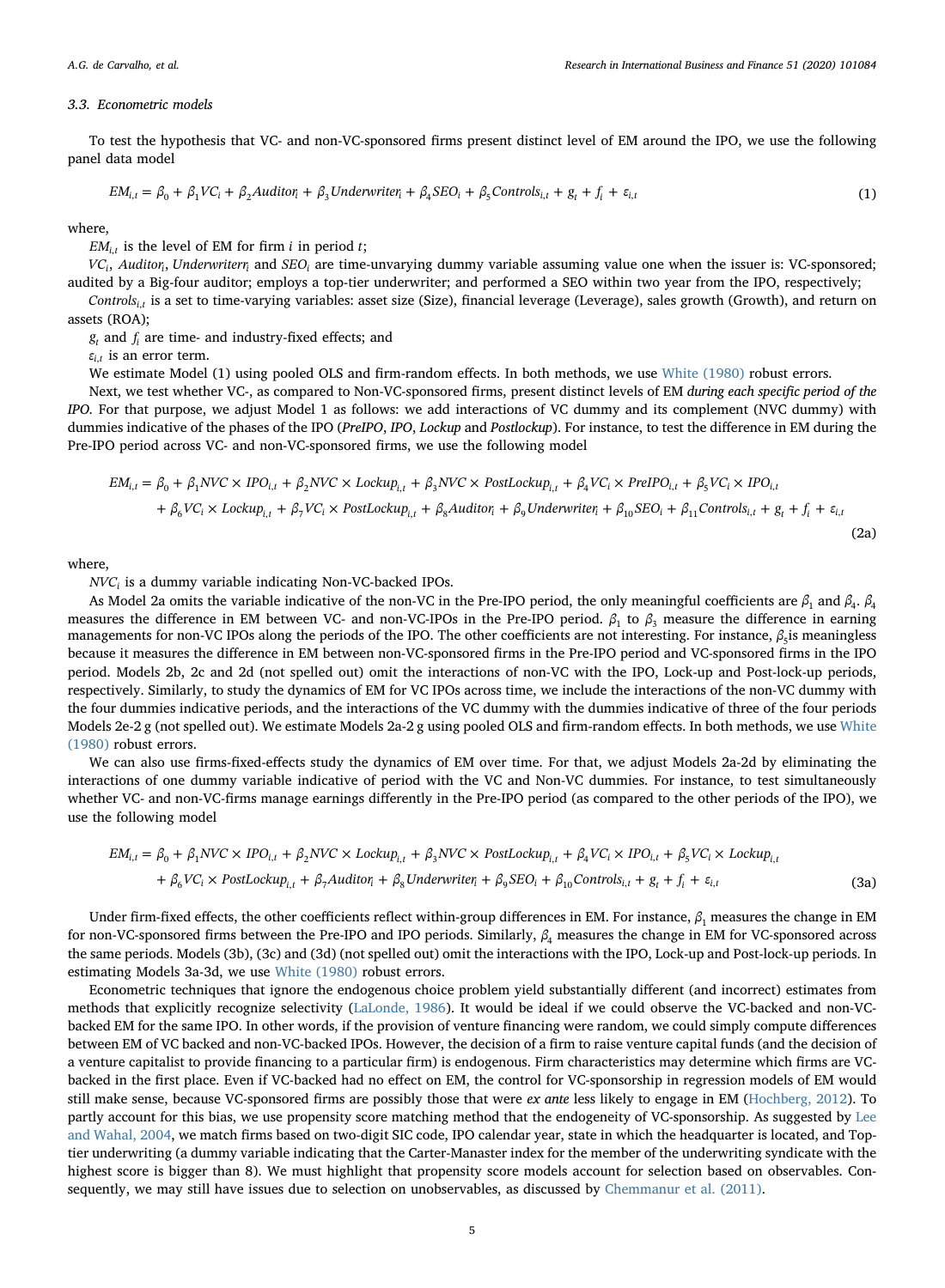# 3.4. Controls for firms' heterogeneity

We use several variables to control for firm's heterogeneity. Auditor<sub>i</sub>: a dummy variable indicating Big-Four auditing (KPMG, PricewaterhouseCoopers, Deloitte Touche Tohmatsu and Ernst & Young); Underwriter<sub>i</sub>: the Carter-Manaster index<sup>[3](#page-5-1)</sup> (updated for the period 2001–2010 by [Ritter, 2013](#page-13-23)) of the member of the underwriting syndicate with the highest score; Size<sub>it</sub> is the natural logarithm of total assets of firm *i* at quarter *t* (in millions of reais); Growth<sub>it</sub> is the change in net operating revenues between quarters *t* − 1 and *t* for firm *i*, scaled by the net operating revenues in quarter  $t - 1$ ; Leverage<sub>is</sub>: the firm *i*'s leverage at quarter *t*, calculated as one minus the ration between book value of equity and book value of assets; ROAi,t: return on assets between quarters *t* − 1 and *t* for firm *i*, calculated as the ratio of net income to total assets measured at  $t$ ; and  $SEO_{i,t}$ : a dummy variable that takes value one if the firm *i* in the sequence conducted a seasoned equity offering (SEO), and the quarter *t* falls in the range considered with incentives for earnings manipulation concerning this new equity offering, and zero otherwise. [Table 1](#page-3-1) lists these variables.

Variables Auditor<sub>i</sub> and Underwriter<sub>i</sub> control for the effect that key external monitors can have on constraining EM. According to Morsfi[eld and Tan \(2006\),](#page-13-9) the reputation of the external auditor could be harmed if it failed to identify or prevent accounting misstatements. Because of this, we expect a negative sign for variable Auditor<sub>i</sub>. The underwriters have the same incentives as the auditors to ensure the quality of financial statements since they can also suffer serious reputation damage if they are incapable of avoiding earnings manipulation. Thus, we also anticipate a negative coefficient for variable Underwriteri.

Regarding the financial variables, [Hochberg \(2012\)](#page-13-8) argues that large companies have more complex financial statements, and, therefore, large firms could exploit this feature to manage earnings. On the other hand, large firms are likely to be closely followed by security analysts, reducing the opportunities for EM. Thus, there is no clear expectation for the sign associated to variable  $Size<sub>ir</sub>$ . [Hochberg \(2012\)](#page-13-8) also states that higher growth companies may be more likely to experience high discretionary accruals, especially if the decomposition model used contains some degree of imprecision. For this reason, we expect a positive sign for Growth<sub>i,t</sub>. [Mors](#page-13-9)field [and Tan \(2006\)](#page-13-9) argue that highly leveraged companies have incentives to manipulate earnings upwards in order to avoid covenant default, but also faces greater monitoring from debt holders. Thus, there is no well-defined expectation regarding the sign of *Leveragei*,*t*. [Dechow et al. \(1995\)](#page-13-14) suggest that tests of EM may be incorrectly specified if discretionary accruals are correlated with firm performance.  $ROA_{i,t}$  controls for this potential bias and there is no specific expectation for the sign of its coefficient. Finally, the inclusion of variable  $$EO_{i,t}$$  seeks to control for the influence that a new equity offering could exercise on the level of EM. In the same way as in the IPO, firms have incentives to manipulate earnings when carrying out a SEO ([Teoh et al., 1998a;](#page-13-19) [Rangan, 1998](#page-13-17)). Thus, we anticipate a positive sign for this variable.

## <span id="page-5-0"></span>4. Data

Our sample covers IPOs from 1990 to 2009.<sup>[4](#page-5-2)</sup> To compute EM in the four periods of the IPO, we need quarterly financial statements covering one year before and two years following the IPO. Thus, financial statements cover the period 1989 to 2011.

Quarterly financial statement data and information on Big-Four auditing come from COMPUSTAT. Data on IPO come from the new issues database of Securities Data Corporation (SDC-Platinum). We complemented and corrected SDC-Platinum dataset following suggestions from [Ritter \(2014\).](#page-13-29) Information on VC-sponsorship comes from Venture Economics. As measure for underwriter quality, we use the [Carter and Manaster index \(1990\)](#page-13-30) updated by [Loughran and Ritter \(2004\)](#page-13-24).

As usual, we delete financial and utilities firms, and real-estate investment trusts (REITs), because these firms use accounting practices quite distinct from other companies. Our final sample consists of 3816 IPOs, comprising 37,388 firm-quarter observations on EM. This sample decomposes into 1617 VC-sponsored IPOs (15,722 firm-quarter observations), and 2199 non-VC-sponsored IPOs (21,666 firm-quarter observations). [Table 2,](#page-6-1) Panel A describes how the sample breaks into VC- and non-VC-sponsored firms, as well as across the four periods of the IPO. The sample splits evenly across subsamples of VC and non-VC IPOs in all periods. As expected, the Pre-IPO period has the smallest sample, because firms do not have to present financial reports in this period. Panel B compares our samples to those of [Ritter \(2014\)](#page-13-29) and [Wongsunwai \(2013\)](#page-13-10). Because we cover a larger period, our sample is considerably larger than that of [Wongsunwai \(2013\).](#page-13-10) However, as we drop several types of IPOs, our sample is smaller than that of [Ritter \(2014\)](#page-13-29). The representativeness of VC in our sample (43%) is in between the samples of [Ritter \(2014\)](#page-13-29) and [Wongsunwai \(2013\),](#page-13-10) 39 and 50% respectively.

[Table 3](#page-6-2) presents descriptive statistics. VC-, as compared to Non-VC-sponsored firms are more likely to have Top-tier underwriting (80.7 versus 64.6%) and Big-four auditing (40.5 versus 35.5%), younger (9.32 versus 27.15 years), more focused on technology (45.9 versus 21.3%); smaller (107 versus 407 US\$ mi), less financially leveraged (37.9 versus 56.1%). They also present higher growth rate (72.3 versus 53.0%), and similar level of ROA (0.944 versus 0.996) and probability of performing an SEO within two years from the IPO (3.8 versus 3.9%).

[Table 4](#page-7-0) reports correlation among the explanatory variables. In general, correlations are quite low, although almost all

<span id="page-5-1"></span> $3$  This ranking varies from 1.1 to 9.1. When none of the IPO underwriters in the syndicate was included in the international ranking, we attributed value 1.1.

<span id="page-5-2"></span><sup>&</sup>lt;sup>4</sup> If one extended the dataset up to the most recent period, it would be possible to include IPOs until 2016 (one needs two years forward in accounting data). Jay Ritter's IPO dataset lists 6,208 IPOs between 1990 and 2016, and 5,387 between 1990 and 2009. Thus, by not including IPOs between 2010 and 2016, one misses 821 IPOs which represents only 13% of the total (821/6,208). Thus, based on the potential sample increase it is unlikely that one would find a radical change in results, if included the 2010-2016 period.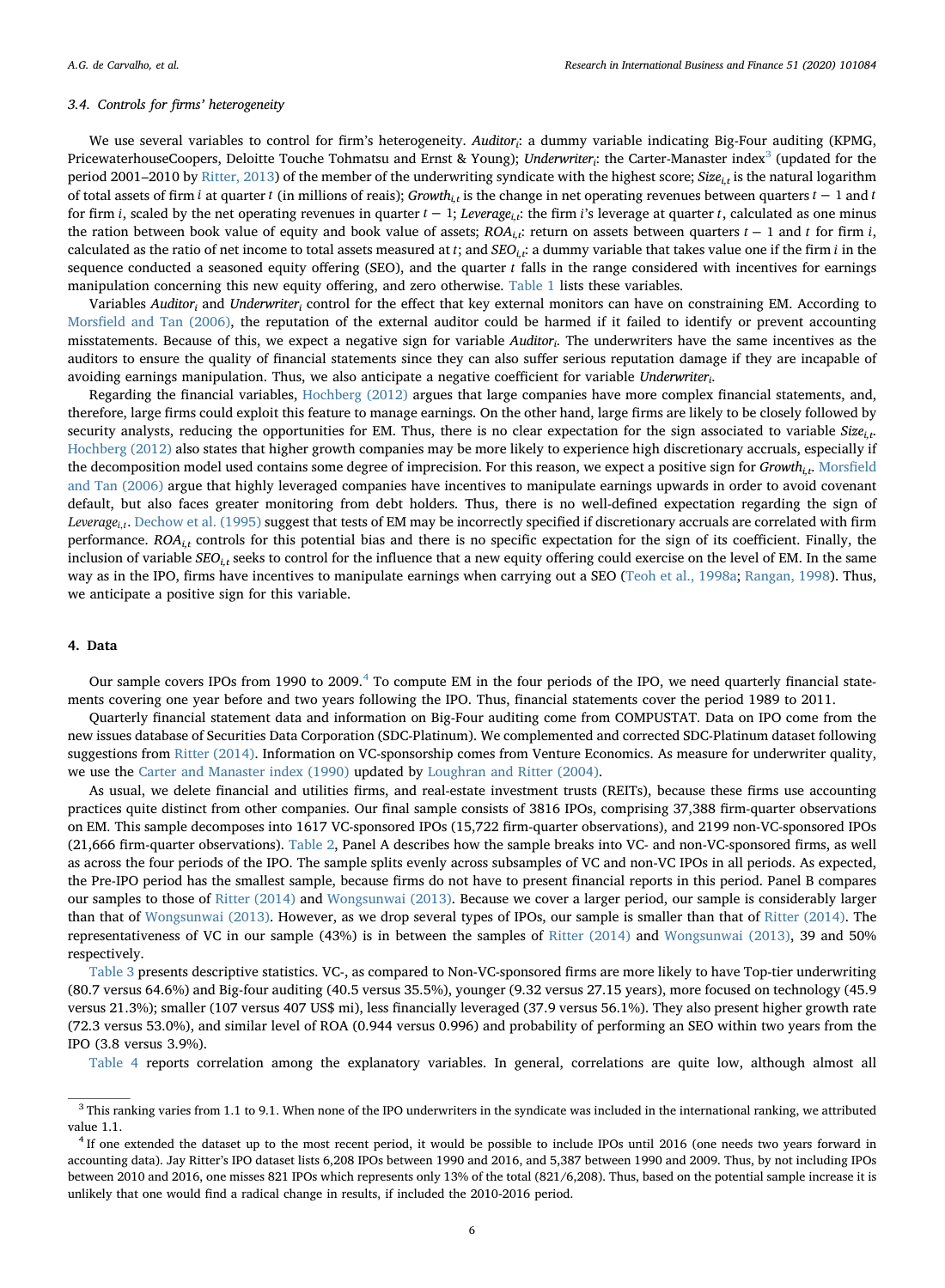<span id="page-6-1"></span>Panel A: Sample Distribution across the periods of the IPO.

| Period       | All firms   |                   | VC          |                   | Non-VC      |                   |  |
|--------------|-------------|-------------------|-------------|-------------------|-------------|-------------------|--|
|              | <b>IPOs</b> | N (firm-quarters) | <b>IPOs</b> | N (firm-quarters) | <b>IPOs</b> | N (firm-quarters) |  |
| Pre-IPO      | 660         | 1021 (2.73%)      | 247         | 305 (1.94%)       | 413         | 716 (3.30%)       |  |
| <b>IPO</b>   | 3511        | 8136 (21.76%)     | 1.496       | 3490 (22.2%)      | 2.015       | 4646 (21.4%)      |  |
| Lock-up      | 3721        | 14,075 (37.65%)   | 1.568       | 5980 (38.0%)      | 2,153       | 8095 (37.6%)      |  |
| Post-lock-up | 3714        | 14,156 (37.86%)   | 1,571       | 5947 (37.8%)      | 2,143       | 8209 (37.9%)      |  |
| All periods  | 3816        | 37,388 (100%)     | 1617        | 15,722 (100%)     | 2199        | 21,666 (100%)     |  |

Panel B: Comparing samples

|                   | Ritter (2014)      | Wongsunwai (2013) | Our sample         |
|-------------------|--------------------|-------------------|--------------------|
| <b>IPOs</b><br>VC | 5650<br>2215 (39%) | 1226<br>613 (50%) | 3816<br>1617 (43%) |
| Period            | 1990–2012          | 1990-2004         | 1990-2011          |

VC venture capital sponsorship Pre-IPO period: two quarterly observations, from the three balance sheets that precede the last one before the IPO); IPO period: two quarterly observations, from three balance sheets beginning with the one precede the last one before the IPO, and finishing with the one immediately after the IPO; Lock-up period: four quarterly observations, immediately subsequent the IPO period; and Post-lock-up period: four quarterly observations immediately subsequent to the Lock-up period. The sample consists of 3816 IPO firms from 1990 to 2009.

## <span id="page-6-2"></span>Table 3

| Variables      |        | All firms |          |        |        | VC        |          |        | Non-VC |           |          |        | t-stat     |
|----------------|--------|-----------|----------|--------|--------|-----------|----------|--------|--------|-----------|----------|--------|------------|
|                | Mean   | Std. Dev. | Min      | Max    | Mean   | Std. Dev. | Min      | Max    | Mean   | Std. Dev. | Min      | Max    |            |
| Top-tier       | 0.714  | 0.452     | 0.000    | 1.000  | 0.807  | 0.395     | 0.000    | 1.000  | 0.646  | 0.478     | 0.000    | 1.000  | 50.31***   |
| Big-four       | 0.376  | 0.484     | 0.000    | 1.000  | 0.405  | 0.491     | 0.000    | 1.000  | 0.355  | 0.478     | 0.000    | 1.000  | $30.31***$ |
| <b>ROA</b>     | 0.974  | 0.091     | 0.584    | 1.084  | 0.944  | 0.110     | 0.584    | 1.084  | 0.996  | 0.066     | 0.584    | 1.084  | 52.51***   |
| Leverage       | 0.484  | 0.357     | 0.032    | 1.936  | 0.379  | 0.335     | 0.032    | 1.936  | 0.561  | 0.352     | 0.032    | 1.936  | 46.37***   |
| Growth (%)     | 0.612  | 0.505     | $-0.466$ | 2.317  | 0.723  | 0.547     | $-0.466$ | 2.317  | 0.530  | 0.454     | $-0.466$ | 2.317  | 26.85***   |
| Size (US\$ mi) | 280    | 1.102     | 0.09     | 24.146 | 107    | 0,357     | 0.45     | 18.207 | 407    | 1,405     | 0.09     | 24.146 | 24.28***   |
| Technology     | 0.316  | 0.465     | 0.000    | 1.000  | 0.459  | 0.498     | 0.000    | 1.000  | 0.213  | 0.410     | 0.000    | 1.000  | 46.35***   |
| Age            | 20.52  | 24.64     | 4.00     | 79.00  | 9.37   | 19.05     | 4.00     | 18.00  | 27.15  | 24.20     | 6.00     | 79.00  | 50.88***   |
| <b>SEO</b>     | 0.039  | 0.193     | 0.000    | 1.000  | 0.038  | 0.191     | 0.000    | 1.000  | 0.039  | 0.195     | 0.000    | 1.000  | 32.78***   |
| Observations   | 37,388 |           |          |        | 15,722 |           |          |        | 21,666 |           |          |        |            |

The bold values are statistically significant at the 1% level.

Top-tier: Dummy variable indicating that the Carter-Manaster index of the underwriter is bigger than 8; Big-four: dummy variable indicating Big-four auditing; ROA: net income/total assets in the second balance sheet of period t; Leverage: total liabilities over total assets in the second balance sheet of period  $t_i$  Growth: geometric average of quarterly sales growth during the last three quarters preceding period  $t$  (or available period, if less); and Size: book value of assets in the second balance sheet of period t; Technology: indicates technology industries as defined by [Loughran and Ritter](#page-13-24) [\(2004\);](#page-13-24) Age: IPO year minus founding year; and SEO: dummy indicating that the firm did and SEO within 2 years from the IPO. The t-statistics refer to the test of the null hypothesis of no difference between the means of VC- and non-VC samples. \*\*\* denotes statistical significance at the 1% level (two-tailed).

correlations are statistically significant at the 1% level. As already seen in [Table 3,](#page-6-2) VC-, when compared to non-VC IPOs, present higher proportion of Top-tier underwriting and Big-four auditing. Variables Big-four and Top-tier have high correlation indicating that firms that choses highly reputed auditors also tend to choose highly reputed underwriters. Large firms tend to hire reputed underwriters and present higher ROA. Finally, firms that hire Big-four auditors are less financially leveraged.

## <span id="page-6-0"></span>5. Empirical results

We begin with univariate analysis. [Table 5](#page-7-1), Panel A reports mean averages of our three measures of EM (Current, Total and Working-capital) across our sample and the subsamples of VC- and Non-VC-sponsored IPOs. For the full sample (Panel A), the mean level of EM varies from 4.37% to 5.07% depending on the model used (one should remember that EM is measured as change in discretionary accruals as proportion of percentage of total assets). Furthermore, these averages are not statistically different from zero. For VC-sponsored IPOs, the average EM ranges from 4.02% to 4.69%; and for Non-VC-sponsored ones, from 4.64% to 5.37% (none of these averages is statistically different from zero). However, when one compares VC- to non-VC-backed firms, a small, but statistically significant, difference emerges. The difference in EM across these groups range from 0.40% to 0.59% and all of these differences are statistically significant at the 1% level. This is consistent with the hypothesis that the presence of VC hampers the practice of EM in IPOs.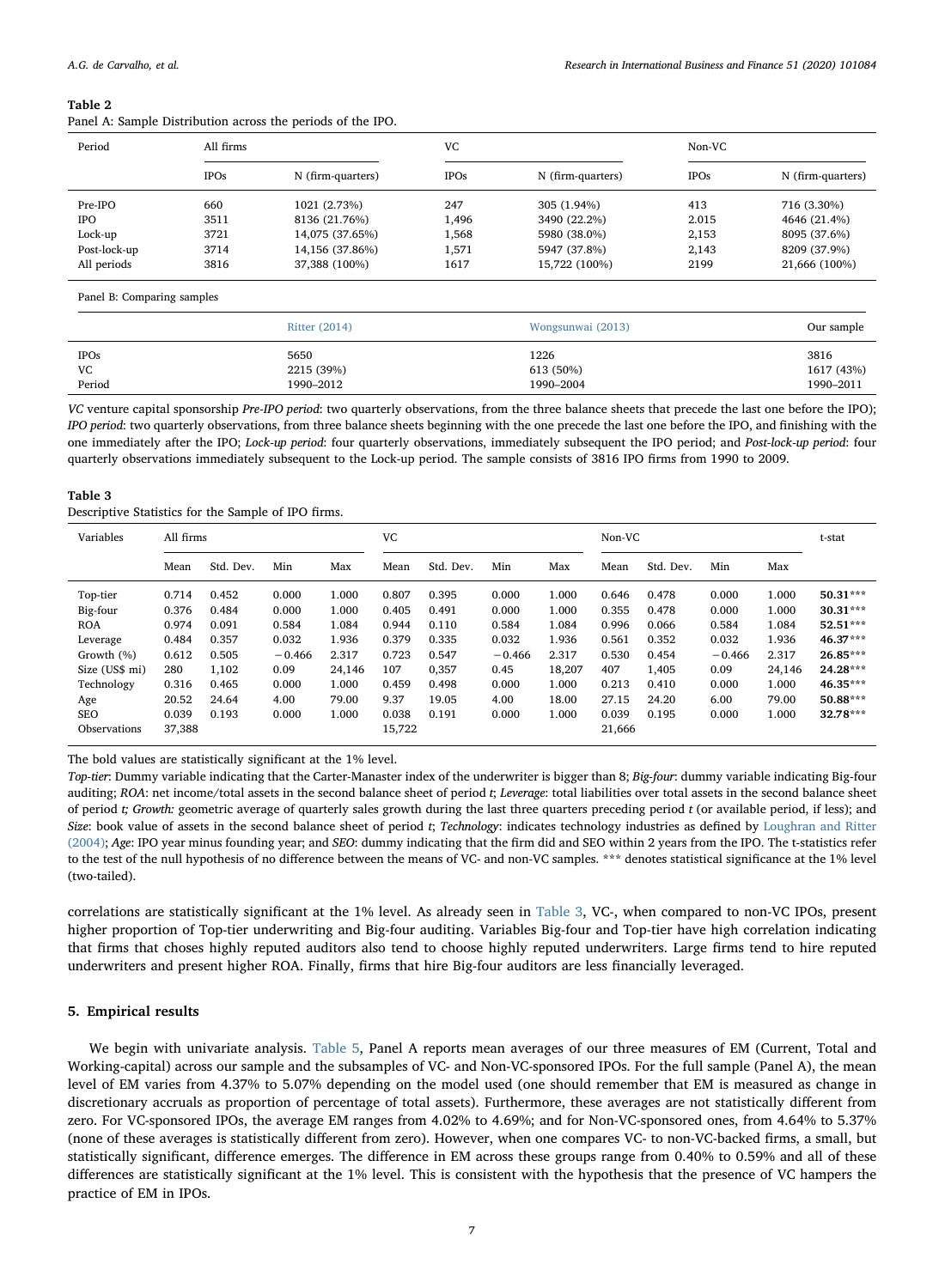<span id="page-7-0"></span>

|  | Correlation matrix for explanatory variables. |  |
|--|-----------------------------------------------|--|
|  |                                               |  |

|            | VC         | Top-tier  | Big-four   | <b>ROA</b> | Leverage   | Growth     | Size       | Technology | Age  |
|------------|------------|-----------|------------|------------|------------|------------|------------|------------|------|
| Top-tier   | $0.17***$  |           |            |            |            |            |            |            |      |
| Big-four   | $0.05***$  | $0.08***$ |            |            |            |            |            |            |      |
| <b>ROA</b> | $-0.23***$ | $0.07***$ | $0.03***$  |            |            |            |            |            |      |
| Leverage   | $-0.26***$ | 0.01      | $-0.04***$ | $0.03***$  |            |            |            |            |      |
| Growth     | $0.11***$  | $0.02***$ | 0.01       | $-0.05***$ | $-0.09***$ |            |            |            |      |
| Size       | $-0.14***$ | $0.45***$ | $0.11***$  | $0.26***$  | $0.11***$  | 0.01       |            |            |      |
| Technology | $0.26***$  | $0.07***$ | 0.01       | $0.07***$  | $-0.15***$ | 0.06       | $-0.09***$ |            |      |
| Age        | $-0.27***$ | $0.09***$ | 0.03       | $0.18***$  | $0.20***$  | $-0.12***$ | $0.32***$  | $-0.16***$ |      |
| SEO        | 0.01       | $0.06***$ | $0.02***$  | 0.01       | $-0.02$    | $0.06***$  | $0.10***$  | $-0.01$    | 0.02 |

The bold values are statistically significant at the 1% level.

VC: dummy variable indicating venture capital sponsorship; Top-tier: dummy variable indicating that the Carter-Manaster index for the member of the underwriting syndicate with the highest score is bigger than 8; Big-four: dummy variable indicating Big-four auditing; SEO: dummy indicating that the firm did and SEO within 2 years from the IPO; ROA: net income/total assets in the second balance sheet of period t; Leverage: total liabilities over total assets in the second balance sheet of period t; Growth: geometric average of quarterly sales growth during the last three quarters preceding period  $t$  (or available period, if less); and Size: book value of assets in the second balance sheet of period  $t$ , \*\*\* denotes statistical significance at the 1% level (two-tailed).

# <span id="page-7-1"></span>Table 5

Earnings management across venture and non-venture-sponsored IPOs.

|  |  |  |  |  | Panel A: all periods altogether |  |
|--|--|--|--|--|---------------------------------|--|
|--|--|--|--|--|---------------------------------|--|

| Earnings management | Full Sample |       |           | VC     | Non-VC |           |        |       |           | VC minus Non-VC |  |
|---------------------|-------------|-------|-----------|--------|--------|-----------|--------|-------|-----------|-----------------|--|
|                     | N           | Mean  | Std. Dev. | N      | Mean   | Std. Dev. | N      | Mean  | Std. Dev. |                 |  |
| Current             | 37,388      | 5.07% | 6.75%     | 15.722 | 4.64%  | 6.39%     | 21.666 | 5.37% | 6.98%     | $-0.59%***$     |  |
| Total               | 33,455      | 5.02% | 6.53%     | 14,058 | 4.69%  | 6.29%     | 19,397 | 5.25% | 6.69%     | $-0.40\%***$    |  |
| Working-capital     | 34,205      | 4.37% | 5.42%     | 14,638 | 4.02%  | 5.09%     | 19,567 | 4.64% | 5.65%     | $-0.56%***$     |  |

Panel B: across periods of the IPOs

| Earnings management | Sample          | Pre-IPO    |       |              | <b>IPO</b> |               | Lock-up |               | Post-lock-up |  |
|---------------------|-----------------|------------|-------|--------------|------------|---------------|---------|---------------|--------------|--|
|                     |                 | N          | Mean  | N            | Mean       | N             | Mean    | N             | Mean         |  |
| Current             | All IPOs        | 1,021      | 6.39% | 8136         | 7.06%      | 14,075        | 4.59%   | 14,156        | 4.30%        |  |
|                     | <b>VC</b>       | 305        | 7.64% | 3490         | 6.90%      | 5980          | 3.94%   | 5947          | 3.87%        |  |
|                     | Non-VC          | 716        | 5.85% | 4646         | 7.18%      | 8095          | 5.06%   | 8209          | 4.61%        |  |
|                     | VC minus Non-VC | $1.79%***$ |       | $-0.80\%***$ |            | $-1.12\%$ *** |         | $-0.74%***$   |              |  |
| Total               | All IPOs        | 932        | 6.03% | 7212         | 6.77%      | 12,606        | 4.57%   | 12,705        | 4.39%        |  |
|                     | <b>VC</b>       | 279        | 7.64% | 3086         | 6.69%      | 5357          | 4.05%   | 5336          | 4.02%        |  |
|                     | Non-VC          | 653        | 5.35% | 4126         | 6.83%      | 7249          | 4.95%   | 7369          | 4.65%        |  |
|                     | VC minus Non-VC | $2.29%***$ |       | $-0.14\%***$ |            | $-0.90\%***$  |         | $-0.63%***$   |              |  |
| Working-Capital     | All IPOs        | 933        | 5.46% | 7571         | 5.46%      | 12,900        | 4.08%   | 12,801        | 3.94%        |  |
|                     | <b>VC</b>       | 286        | 6.70% | 3310         | 5.13%      | 5578          | 3.59%   | 5464          | 3.64%        |  |
|                     | Non-VC          | 647        | 4.91% | 4261         | 5.72%      | 7322          | 4.45%   | 7337          | 4.17%        |  |
|                     | VC minus Non-VC | $1.79%***$ |       | $-0.59\%***$ |            | $-0.86%$ ***  |         | $-0.53\%$ *** |              |  |

The bold values are statistically significant at the 1% level.

Descriptive statistics and mean tests for the level of earnings management of a sample of 3816 IPO from 1990 to 2009. Earnings management is discretionary Current, Total or Working-capital accruals (as percentage of lagged total assets). Discretionary accruals obtained from the Modified Jones model. Pre-IPO period: two quarterly observations, from the three balance sheets that precede the last one before the IPO); IPO period: two quarterly observations, from three balance sheets beginning with the one precede the last one before the IPO, and finishing with the one immediately after the IPO; Lock-up period: four quarterly observations, immediately subsequent the IPO period; and Post-lock-up period: four quarterly observations immediately subsequent to the Lock-up period. The t-statistics refer to the test of the null hypothesis of no difference between the mean EM in venture and non-venture-backed companies. \*\*\* denotes statistical significance at the 1% level (two-tailed).

Panel B presents the data divided into the four phases of the IPO process. On average, the three measures of EM are higher in the Pre-IPO and IPO periods as compared to the Lock-up and Post-Lock-up periods. Furthermore, VC-backed firms present higher level of EM in the Pre-IPO period, but lower in the other periods.

Next, we test whether VC-sponsorship hampers EM considering the periods of the IPO altogether. [Table 6](#page-8-0) presents estimations of Model 1. Similar to the univariate analysis, we find evidence that VC-backed firms present lower levels of EM than non-VC-backed ones, regardless of how one measures EM (Current, Total or Working-capital), or the econometric method –pooled ordinary least squares (OLS) or random effects (RE). The coefficient on VC varies from -0.004 to -0.008 and is always statistically significant at 1%.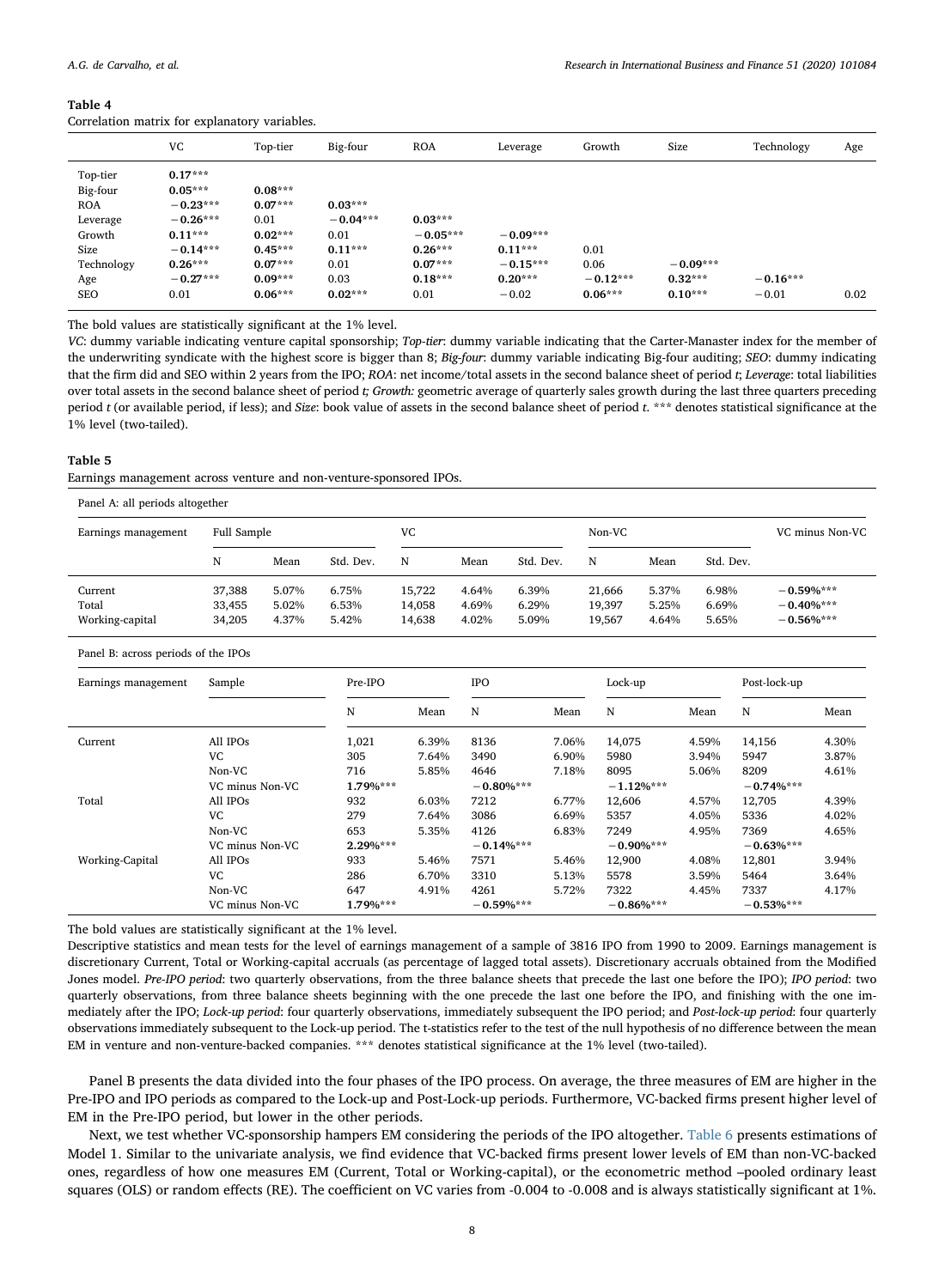<span id="page-8-0"></span>Effect of venture capital sponsorship on earnings management.

| $\boldsymbol{\mathrm{EM}}$ | Current     |             | Total       |             | Working-capital |             |
|----------------------------|-------------|-------------|-------------|-------------|-----------------|-------------|
|                            | <b>OLS</b>  | RE          | <b>OLS</b>  | RE          | <b>OLS</b>      | RE          |
| Regression                 | (1)         | (2)         | (3)         | (4)         | (5)             | (6)         |
| VC                         | $-0.007***$ | $-0.008***$ | $-0.006***$ | $-0.007***$ | $-0.004***$     | $-0.005***$ |
|                            | $(-6.31)$   | $(-7.15)$   | $(-5.30)$   | $(-5.89)$   | $(-4.37)$       | $(-5.21)$   |
| Top-tier                   | $-0.002$    | $-0.000$    | $-0.002*$   | $-0.002$    | 0.000           | 0.002       |
|                            | $(-1.24)$   | $(-0.20)$   | $(-1.77)$   | $(-1.11)$   | (0.18)          | (1.61)      |
| Big-Four                   | 0.001       | 0.001       | 0.001       | 0.001       | 0.001           | 0.001       |
|                            | (1.12)      | (1.22)      | (1.12)      | (1.20)      | (0.64)          | (0.97)      |
| <b>ROA</b>                 | $-0.038***$ | $-0.036***$ | $-0.048***$ | $-0.040***$ | $-0.015**$      | $-0.009$    |
|                            | $(-5.21)$   | $(-4.52)$   | $(-6.03)$   | $(-4.82)$   | $(-2.44)$       | $(-1.52)$   |
| Leverage                   | $0.032***$  | $0.035***$  | $0.031***$  | $0.034***$  | $0.035***$      | $0.038***$  |
|                            | (14.60)     | (14.74)     | (13.46)     | (13.90)     | (16.75)         | (18.29)     |
| Growth                     | $0.016***$  | $0.014***$  | $0.014***$  | $0.013***$  | $0.010***$      | $0.009***$  |
|                            | (14.67)     | (13.35)     | (13.37)     | (11.83)     | (11.96)         | (10.97)     |
| Size                       | $-0.010***$ | $-0.010***$ | $-0.008***$ | $-0.008***$ | $-0.009***$     | $-0.010***$ |
|                            | $(-19.86)$  | $(-18.78)$  | $(-16.57)$  | $(-14.66)$  | $(-21.74)$      | $(-22.46)$  |
| Technology                 | $-0.000$    | 0.000       | $-0.001$    | 0.000       | 0.001           | $0.002*$    |
|                            | $(-0.29)$   | (0.21)      | $(-0.36)$   | (0.29)      | (0.84)          | (1.72)      |
| $Ln(1 + Age)$              | $-0.000***$ | $-0.000***$ | $-0.000***$ | $-0.000***$ | $-0.000$        | $-0.000$    |
|                            | $(-3.04)$   | (.3.24)     | $(-2.87)$   | (.3.55)     | $(-1.25)$       | $(-1.56)$   |
| <b>SEO</b>                 | $0.014***$  | $0.014***$  | $0.012***$  | $0.012***$  | $0.006***$      | $0.006***$  |
|                            | (6.17)      | (6.26)      | (5.46)      | (5.65)      | (3.83)          | (3.85)      |
| Constant                   | Yes         | Yes         | Yes         | Yes         | Yes             | Yes         |
| Time Fixed Eff.            | Yes         | Yes         | Yes         | Yes         | Yes             | Yes         |
| Firm Clusters              | Yes         | Yes         | Yes         | Yes         | Yes             | Yes         |
| Industry Fixed Eff.        | Yes         | Yes         | Yes         | Yes         | Yes             | Yes         |
| # of IPOs                  | 3816        | 3816        | 3614        | 3614        | 3708            | 3708        |
| Observations               | 37,146      | 37,146      | 33,276      | 33,276      | 33,990          | 33,990      |
| Adjusted R2                | 0.1047      | 0.1043      | 0.1080      | 0.1013      | 0.1290          | 0.1162      |

The bold values are statistically significant at the 1% level.

Panel regressions analysis. The dependent variable is earnings management (EM) for firm i in the quarter t as percentage of the total assets. Earnings management is discretionary Current, Total or Working-capital accruals (as percentage of lagged total assets). Discretionary accruals obtained from the Modified Jones model. VC: dummy variable indicating venture capital sponsorship; Top-tier: dummy variable indicating that the Carter-Manaster index for the member of the underwriting syndicate with the highest score is bigger than 8; Big-four: dummy variable indicating Big-four auditing; ROA: net income/total assets in the second balance sheet of period t; Leverage: total liabilities over total assets in the second balance sheet of period t; Growth: geometric average of quarterly sales growth during the last three quarters preceding period t (or available period, if less); Size: book value of assets in the second balance sheet of period t; Technology: indicates technology industries as defined by [Loughran and Ritter \(2004\)](#page-13-24); Age: IPO year minus founding year; and SEO: dummy indicating that the firm did and SEO within 2 years from the IPO. Total sample covers IPOs from 1990 to 2009. OLS: pooled ordinary least squares. RE: firms' random effects. t-statistics heteroskedastic-consistent by [White \(1980\)](#page-13-25) are in brackets. \*, \*\* and \*\*\* denote significance at the 10%, 5% and 1% levels (two-tailed).

For instance, the coefficient on VC in Regression 1 (Current EM and OLS) is -0.007 indicating that changes in discretionary current accruals as proportion of the total assets is 0.7% smaller for VC- than Non-VC-sponsored firms.

One should note that control variables present statistical significance and sign consistent with the expected. EM increases with financial leverage and growth rate, and decreases with size. The coefficients on variables Leverage, Growth and Size are statistically significant at 1%. The coefficient on the Leverage ranges from 0.031 to 0.038; on the Growth, from 0.009 to 0.016 and on Size, from -0.008 to -0.010. We also find that older and more profitable firms present lower levels of EM. The coefficient on ROA and Age are statistically significant at 1%, with the exception of Working-capital EM (Regression 7 and 8). The coefficient on ROA varies from -0.009 to -0.048. Even though statistically significant, the coefficient on Ln  $(1+Age)$  is close to zero. Contrary to what we expected, certification plays no role in hampering EM: in all regressions, variables Top-tier and Big-four fail to present statistical significance. Finally, firms performing an SEO within two years from the IPO present increased levels of EM. The coefficient on SEO is always statistically significant at 1%, varying from 0.006 to 0.014. Thus, our results are consistent with Morsfi[eld and Tan \(2006\);](#page-13-9) [Hochberg](#page-13-8) [\(2012\);](#page-13-8) [Rangan \(1998\)](#page-13-17) and [Wongsunwai \(2013\)](#page-13-10).

Now, we turn into whether the effect of VC-sponsorship in reducing EM is uniform or varies across the periods of the IPO. [Table 7](#page-9-0) presents estimations for Model 2a. As explained in the methodology section, Model 2a includes all interactions of VC dummy and its complement (NVC dummy) with dummies variables indicative of the periods of the IPO (PreIPO, IPO, Lockup and Postlockup), with the exception of the interaction of Non-VC and the PreIPO. There are two coefficients of interest in [Table 7](#page-9-0). The coefficient on the interaction of VC and the PreIPO period is positive everywhere, but statistically significant at 10% level only for Total EM (OLS and RE, Regressions 4 and 5) and Working-capital EM (RE, Regression 8). This indicates that VC-sponsored firms tend to do more EM in the Pre-IPO period. However, one should be careful with this statement, because of the small number of firms for which was possible to compute EM in the Pre-IPO period. The coefficient on NVC-IPO is everywhere positive and statistically significant at the 1% level,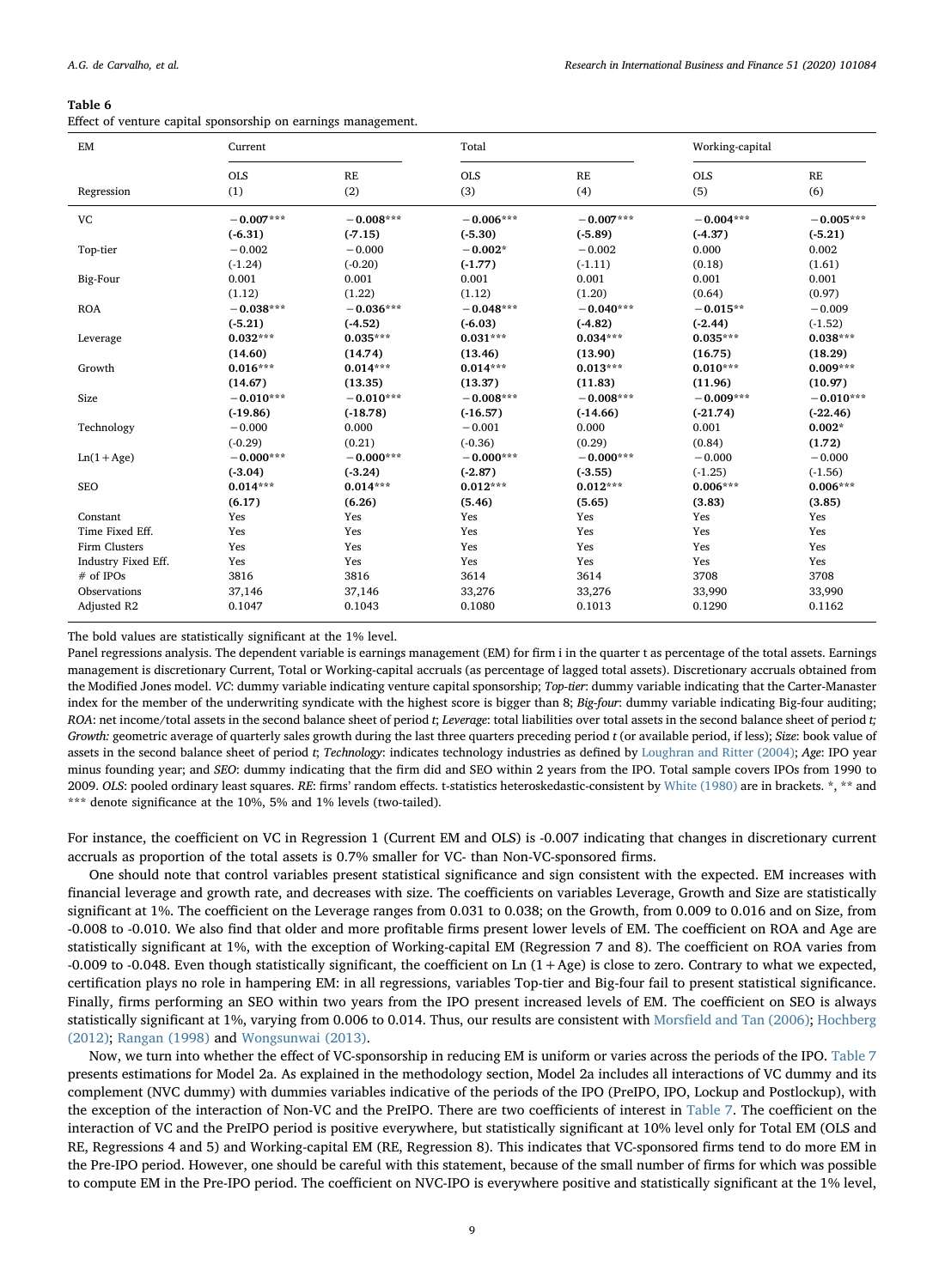<span id="page-9-0"></span>

|  |  |  | Effect of venture capital sponsorship on earnings management during the Pre-IPO period. |  |  |
|--|--|--|-----------------------------------------------------------------------------------------|--|--|
|  |  |  |                                                                                         |  |  |
|  |  |  |                                                                                         |  |  |
|  |  |  |                                                                                         |  |  |

| EM                           | Current     |             | Total       |               | Working-capital |               |
|------------------------------|-------------|-------------|-------------|---------------|-----------------|---------------|
|                              | <b>OLS</b>  | RE          | <b>OLS</b>  | $\mathbf{RE}$ | <b>OLS</b>      | $\mathbf{RE}$ |
| Regression                   | (1)         | (2)         | (3)         | (4)           | (5)             | (6)           |
| NVC-IPO                      | $0.011***$  | $0.008***$  | $0.013***$  | $0.010***$    | $0.009***$      | $0.008***$    |
|                              | (3.67)      | (2.74)      | (4.24)      | (3.35)        | (3.44)          | (3.23)        |
| NVC-Lockup                   | $-0.006**$  | $-0.010***$ | $-0.002$    | $-0.006**$    | 0.002           | 0.000         |
|                              | $(-2.03)$   | $(-3.44)$   | $(-0.81)$   | $(-2.12)$     | (0.59)          | (0.10)        |
| NVC-Postlockup               | $-0.009***$ | $-0.013***$ | $-0.004$    | $-0.008***$   | $-0.001$        | $-0.002$      |
|                              | $(-3.20)$   | $(-4.69)$   | $(-1.53)$   | $(-2.88)$     | $(-0.26)$       | $(-0.82)$     |
| VC-PreIPO                    | 0.006       | 0.006       | $0.011*$    | $0.011*$      | 0.009           | $0.009*$      |
|                              | (1.00)      | (0.96)      | (1.75)      | (1.80)        | (1.62)          | (1.68)        |
| VC-IPO                       | 0.006       | 0.003       | $0.008**$   | $0.006*$      | 0.004           | 0.003         |
|                              | (1.63)      | (0.94)      | (2.28)      | (1.67)        | (1.24)          | (1.10)        |
| VC-Lockup                    | $-0.017***$ | $-0.020***$ | $-0.012***$ | $-0.015***$   | $-0.005*$       | $-0.006**$    |
|                              | $(-5.39)$   | $(-6.69)$   | $(-3.84)$   | $(-4.91)$     | $(-1.88)$       | $(-2.46)$     |
| VC-PostLockup                | $-0.017***$ | $-0.021***$ | $-0.012***$ | $-0.015***$   | $-0.006*$       | $-0.007***$   |
|                              | $(-5.52)$   | $(-6.92)$   | $(-3.76)$   | $(-4.92)$     | $(-1.92)$       | $(-2.60)$     |
| Top-tier                     | $-0.003**$  | $-0.004***$ | $-0.004***$ | $-0.005***$   | $-0.000$        | 0.000         |
|                              | $(-2.35)$   | $(-2.70)$   | $(-2.64)$   | $(-3.15)$     | $(-0.35)$       | (0.26)        |
| Big-four                     | 0.001       | 0.001       | 0.001       | 0.001         | 0.001           | 0.001         |
|                              | (1.37)      | (1.28)      | (1.33)      | (1.29)        | (0.83)          | (0.98)        |
| <b>ROA</b>                   | $-0.032***$ | $-0.038***$ | $-0.042***$ | $-0.041***$   | $-0.008$        | $-0.011*$     |
|                              | $(-4.33)$   | $(-4.89)$   | $(-5.25)$   | $(-5.08)$     | $(-1.23)$       | $(-1.72)$     |
| Leverage                     | $0.029***$  | $0.030***$  | $0.028***$  | $0.030***$    | $0.033***$      | $0.037***$    |
|                              | (12.94)     | (12.60)     | (11.98)     | (11.97)       | (15.57)         | (17.11)       |
| Growth                       | $0.014***$  | $0.012***$  | $0.013***$  | $0.011***$    | $0.009***$      | $0.008***$    |
|                              | (12.90)     | (11.03)     | (11.96)     | (9.95)        | (10.89)         | (9.51)        |
| Size                         | $-0.008***$ | $-0.008***$ | $-0.008***$ | $-0.007***$   | $-0.009***$     | $-0.009***$   |
|                              | $(-17.43)$  | $(-14.97)$  | $(-14.49)$  | $(-11.62)$    | $(-20.33)$      | $(-20.18)$    |
| <b>SEO</b>                   | $0.011***$  | $0.011***$  | $0.010***$  | $0.010***$    | $0.005***$      | $0.005***$    |
|                              | (5.02)      | (5.27)      | (4.41)      | (4.78)        | (2.86)          | (3.13)        |
| $Ln(1 + Age)$                | $-0.000**$  | $-0.000***$ | $-0.000**$  | $-0.000***$   | $-0.000$        | $-0.000$      |
|                              | $(-2.14)$   | $(-3.01)$   | $(-2.12)$   | $(-3.41)$     | $(-1.01)$       | $(-1.43)$     |
| Technology                   | $-0.001$    | $-0.000$    | $-0.001$    | $-0.000$      | 0.001           | 0.001         |
|                              | $(-0.53)$   | $(-0.24)$   | $(-0.64)$   | $(-0.06)$     | (1.25)          | (1.49)        |
| Constant                     | Yes         | Yes         | Yes         | Yes           | Yes             | Yes           |
| Time and industry fixed eff. | Yes         | Yes         | Yes         | Yes           | Yes             | Yes           |
| Firm Clusters                | Yes         | Yes         | Yes         | Yes           | Yes             | Yes           |
| # of IPOs                    | 3816        | 3816        | 3614        | 3614          | 3708            | 3708          |
| Observations                 | 37,146      | 37,146      | 33,276      | 33,276        | 33,990          | 33,990        |
| Adjusted R2                  | 0.1054      | 0.1025      | 0.0965      | 0.0957        | 0.1099          | 0.1032        |
|                              |             |             |             |               |                 |               |

The bold values are statistically significant at the 1% level.

The dependent variable is earnings management (EM) for firm i in the quarter t as percentage of the total assets. Earnings management is discretionary Current, Total or Working-capital accruals. Discretionary accruals obtained from the Modified Jones model. PreIPO: two quarterly observations, from the three balance sheets that precede the last one before the IPO); IPO: two quarterly observations, from three balance sheets beginning with the one precede the last one before the IPO, and finishing with the one immediately after the IPO; Lockup: four quarterly observations, immediately subsequent the IPO period; and Postlockup: four quarterly observations immediately subsequent to the Lock-up period. VC: dummy variable indicating venture capital sponsorship; Top-tier: dummy variable indicating that the Carter-Manaster index for the member of the underwriting syndicate with the highest score is bigger than 8; Big-four: dummy variable indicating Big-four auditing; ROA: net income/total assets; Leverage: total liabilities over total assets; Growth: geometric average of quarterly sales growth during the last three quarters preceding period t (or available period, if less); Size: book value of assets. Technology: indicates technology industries as defined by [Loughran and Ritter \(2004\)](#page-13-24); Age: IPO year minus founding year; and SEO: dummy indicating SEO within 2 years from the IPO. Total sample covers IPOs from 1990 to 2009. OLS: pooled ordinary least squares. RE: firms' random effects. t-statistics heteroskedastic-consistent by [White \(1980\)](#page-13-25) are in brackets. \*, \*\* and \*\*\* denote significance at the 10%, 5% and 1% levels (two-tailed).

ranging from 0.008 to 0.013. This result indicate that non-VC-sponsored firms increases EM from the Pre-IPO to the IPO period. The results for the control variables are similar to those in [Table 6](#page-8-0). Because of this, we do not discuss them here.

[Table 8](#page-10-0), Panel A presents the estimations for the differences in EM between VC- and non-VC-sponsored firms over the four periods of the IPO. The coefficients on VC-PreIPO come from [Table 7](#page-9-0) that estimates Model 2a (they are the coefficients on VC-PreIPO). The coefficients on VC-IPO comes from the estimations of Model 2b, the model that omits NVC-IPO, and so on (for this reason when commenting [Table 8](#page-10-0) we refer to columns rather than regressions). Since the coefficients on the control variables are the same, we do not report them. We have already commented the results for VC-PreIPO in the paragraphs above. Here we focus on the other periods. The results are quite strong. VC-sponsored firms do less EM than their non-VC counterparts in the IPO, Lock-up and Post-lock-up periods, regardless of the measure of EM and the statistical method used. Results are statistically significant at the 5% or 1% levels.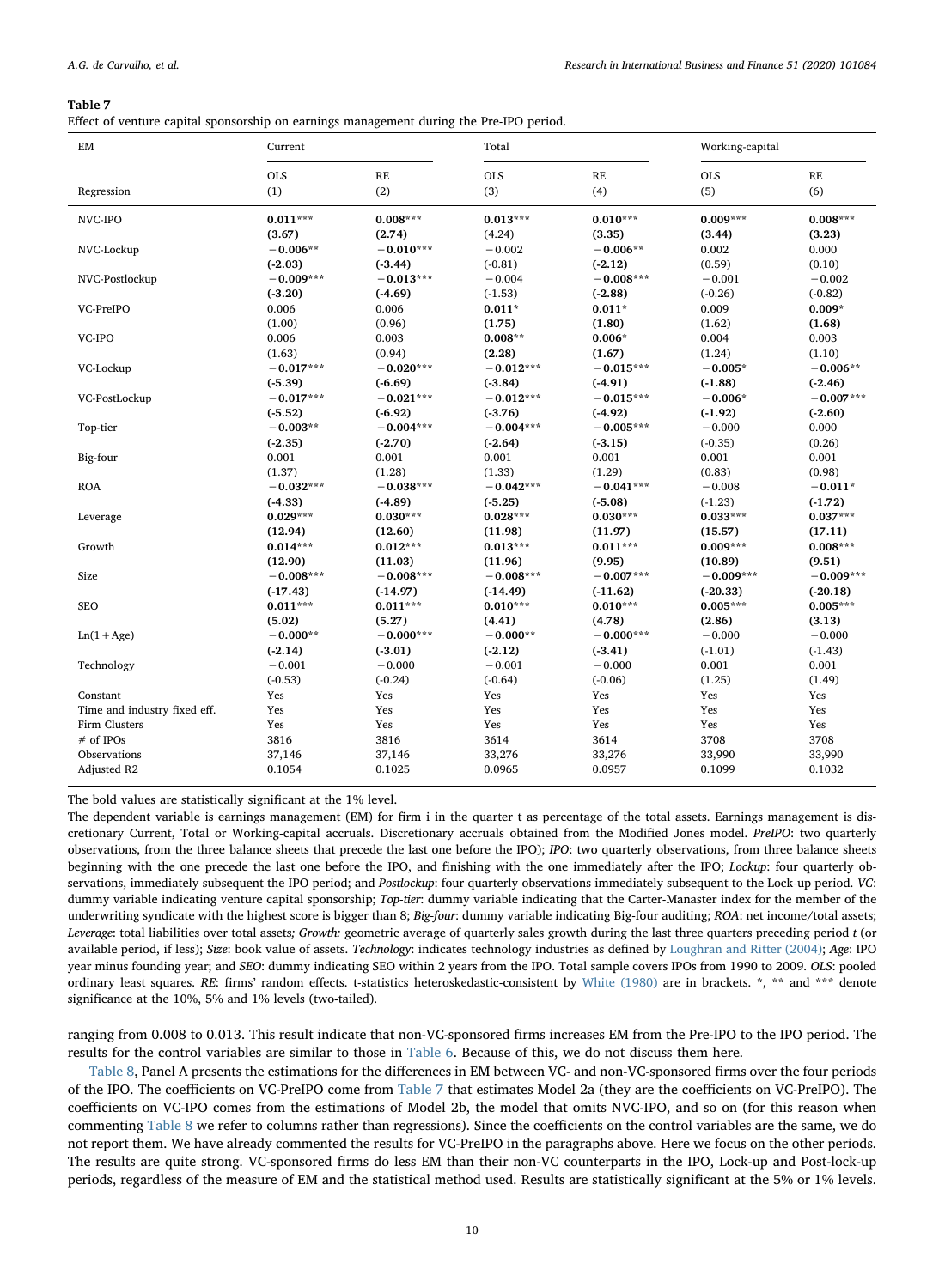<span id="page-10-0"></span>

|  |  | Effect of venture capital sponsorship (VC) on earnings management (EM). |  |
|--|--|-------------------------------------------------------------------------|--|
|  |  |                                                                         |  |

| EM                                                                   | Current     |               |             | Total       |               |             |             | Working-capital |             |
|----------------------------------------------------------------------|-------------|---------------|-------------|-------------|---------------|-------------|-------------|-----------------|-------------|
|                                                                      | <b>OLS</b>  | $\mathbf{RE}$ | $_{\rm FE}$ | <b>OLS</b>  | $\mathbf{RE}$ | FE          | <b>OLS</b>  | RE              | FE          |
| Panel A: earnings management for VC minus Non-VC-IPOs across periods |             |               |             |             |               |             |             |                 |             |
| Column                                                               | (1)         | (2)           |             | (3)         | (4)           |             | (5)         | (6)             |             |
| PreIPO                                                               | 0.006       | 0.006         |             | $0.011*$    | $0.011*$      |             | 0.009       | $0.009*$        |             |
|                                                                      | (1.00)      | (0.96)        |             | (1.75)      | (1.80)        |             | (1.62)      | (1.68)          |             |
| <b>IPO</b>                                                           | $-0.005**$  | $-0.005**$    |             | $-0.005**$  | $-0.004*$     |             | $-0.005***$ | $-0.005***$     |             |
|                                                                      | $(-2.38)$   | $(-2.04)$     |             | $(-2.13)$   | $(-1.72)$     |             | (.3.00)     | $(-2.64)$       |             |
| Lockup                                                               | $-0.011***$ | $-0.011***$   |             | $-0.010***$ | $-0.009***$   |             | $-0.007***$ | $-0.007***$     |             |
|                                                                      | $(-8.24)$   | (.7.94)       |             | $(-7.05)$   | $(-6.56)$     |             | $(-5.78)$   | $(-5.56)$       |             |
| PostLockup                                                           | $-0.008***$ | $-0.008***$   |             | $-0.008***$ | $-0.007***$   |             | $-0.005***$ | $-0.005***$     |             |
|                                                                      | $(-6.37)$   | $(-6.19)$     |             | $(-5.58)$   | $(-5.28)$     |             | $(-4.11)$   | $(-4.14)$       |             |
| Panel B: the dynamics of earnings management for Non-VC IPOs         |             |               |             |             |               |             |             |                 |             |
| Column                                                               | (7)         | (8)           | (9)         | (10)        | (11)          | (12)        | (13)        | (14)            | (15)        |
| IPO minus PreIPO                                                     | $0.011***$  | $0.008***$    | $0.009***$  | $0.013***$  | $0.010***$    | $0.011***$  | $0.009***$  | $0.008***$      | $0.009***$  |
|                                                                      | (3.67)      | (2.74)        | (2.66)      | (4.24)      | (3.35)        | (3.25)      | (3.44)      | (3.23)          | (3.20)      |
| Lockup minus IPO                                                     | $-0.017***$ | $-0.017***$   | $-0.014***$ | $-0.015***$ | $-0.016***$   | $-0.012***$ | $-0.008***$ | $-0.008***$     | $-0.006***$ |
|                                                                      | $(-11.33)$  | $(-11.76)$    | $(-7.98)$   | $(-9.88)$   | $(-10.33)$    | $(-6.43)$   | $(-6.41)$   | $(-6.50)$       | (.3.99)     |
| PostLockup minus Lockup                                              | $-0.003***$ | $-0.004***$   | 0.001       | $-0.002**$  | $-0.002**$    | $0.003**$   | $-0.002***$ | $-0.002***$     | 0.000       |
|                                                                      | $(-3.70)$   | $(-3.84)$     | (0.90)      | $(-2.21)$   | $(-2.30)$     | (2.29)      | (.2.85)     | $(-2.81)$       | (0.24)      |
| Panel C: the dynamics of earnings management for VC IPOs             |             |               |             |             |               |             |             |                 |             |
| Column                                                               | (16)        | (17)          | (18)        | (19)        | (22)          | (21)        | (22)        | (23)            | (24)        |
| IPO minus PreIPO                                                     | $-0.001$    | $-0.003$      | $-0.013*$   | $-0.003$    | $-0.006$      | $-0.018***$ | $-0.005$    | $-0.006$        | $-0.014**$  |
|                                                                      | $(-0.09)$   | $(-0.49)$     | $(-1.91)$   | $(-0.57)$   | $(-1.02)$     | (.2.67)     | $(-1.05)$   | $(-1.22)$       | $(-2.55)$   |
| Lockup minus IPO                                                     | $-0.023***$ | $-0.023***$   | $-0.006**$  | $-0.020***$ | $-0.021***$   | $-0.005**$  | $-0.009***$ | $-0.009***$     | $-0.001$    |
|                                                                      | $(-13.19)$  | $(-13.78)$    | $(-2.38)$   | $(-11.45)$  | $(-12.01)$    | $(-2.18)$   | $(-6.82)$   | $(-7.16)$       | $(-0.79)$   |
| PostLockup minus Lockup                                              | $-0.000$    | $-0.001$      | $0.004**$   | 0.000       | $-0.000$      | $0.002*$    | $-0.000$    | $-0.000$        | $0.002*$    |
|                                                                      | $(-0.48)$   | $(-0.77)$     | (2.54)      | (0.14)      | $(-0.14)$     | (1.68)      | $(-0.17)$   | $(-0.47)$       | (1.82)      |
|                                                                      |             |               |             |             |               |             |             |                 |             |

The bold values are statistically significant at the 1% level.

Panel regressions analysis. The dependent variable is earnings management (EM) for firm i in the quarter t as percentage of the total assets. Earnings management is discretionary Current, Total or Working-capital accruals (as percentage of lagged total assets). Discretionary accruals obtained from the Modified Jones model. PreIPO: two quarterly observations, from the three balance sheets that precede the last one before the IPO); IPO: two quarterly observations, from three balance sheets beginning with the one precede the last one before the IPO, and finishing with the one immediately after the IPO; Lockup: four quarterly observations, immediately subsequent the IPO period; and Postlockup: four quarterly observations immediately subsequent to the Lock-up period. VC: dummy variable indicating venture capital sponsorship; Top-tier: dummy variable indicating that the Carter-Manaster index for the member of the underwriting syndicate with the highest score is bigger than 8; Big-four: dummy variable indicating Big-four auditing; SEO: dummy indicating that the firm did and SEO within 2 years from the IPO; ROA: net income/total assets in the second balance sheet of period  $t$ ; Leverage: total liabilities over total assets in the second balance sheet of period  $t$ ; Growth: geometric average of quarterly sales growth during the last three quarters preceding period  $t$  (or available period, if less); and Size: book value of assets in the second balance sheet of period t. Total sample covers IPOs from 1990 to 2009. OLS: pooled ordinary least squares. RE: firms' random effects. FE: firms' fixed-effects. t-statistics heteroskedastic-consistent by [White \(1980\)](#page-13-25) are in brackets. \*, \*\* and \*\*\* denote significance at the 10%, 5% and 1% levels (two-tailed).

The difference is stronger in the Lock-up period. For instance, focusing on Current EM (Columns 1 and 2), the difference is -0.011 in the Lock-up versus -0.005 in the Pre-IPO, and -0.008 in the Post-lock-up period (for both, OLS and RE).

For Robustness purposes, we also estimate the differences in EM between VC- and non-VC-sponsored firms over the four periods of the IPO using propensity score matching (PSM). [Table 9](#page-11-1) report our PSM analysis. Qualitatively, the results are the same as in Panel A of [Table 8:](#page-10-0) VC-sponsored firms do more EM than Non-VC-sponsored ones in the PreIPO period, but less in all the following periods. However, the results under PSM are stronger in terms of both magnitude and statistical significance. Consider, for instance, the difference between groups during the Pre-IPO period. Under regression analysis, it ranges from 0.006 to 0.011, not statistically significant for Current EM and only marginally significant for Total and Working-capital EM. Under PMS, it ranges from 0.017 to 0.024 and is always statistically significant at the 1% level

So far, we analyzed whether VC-sponsored firms do more or less EM than Non-VC counterparts in each specific period of the IPO. Now, we analyze the dynamic of EM to understand whether VC and non-VC-sponsored firms manage earnings along time, i.e., whether they change their EM policy along the periods of the IPO. [Table 7](#page-9-0) presents estimations of Model 2a. In all regressions, the coefficients on NVC-IPO is positive and statistically significant at the 1% level. This means that regardless of how one measures EM or the econometric method, estimations indicate that non-VC sponsored firms manage earnings from the Pre-IPO to the IPO period. For example, the coefficient of 0.011 on NVC-IPO for Current EM under OLS (Regression 1) indicates that non-VC sponsored firms increase Current EM from the Pre-IPO to the IPO period by 1.1%.

Panels B and C of [Table 8](#page-10-0) report the full dynamics of EM for non-VC- and VC-sponsored issuers. In Panel B, the coefficients for "IPO minus PreIPO" under OLS and RE are the same as the coefficients for NVC-IPO in [Table 7](#page-9-0) (as explained above). As in Panel A, the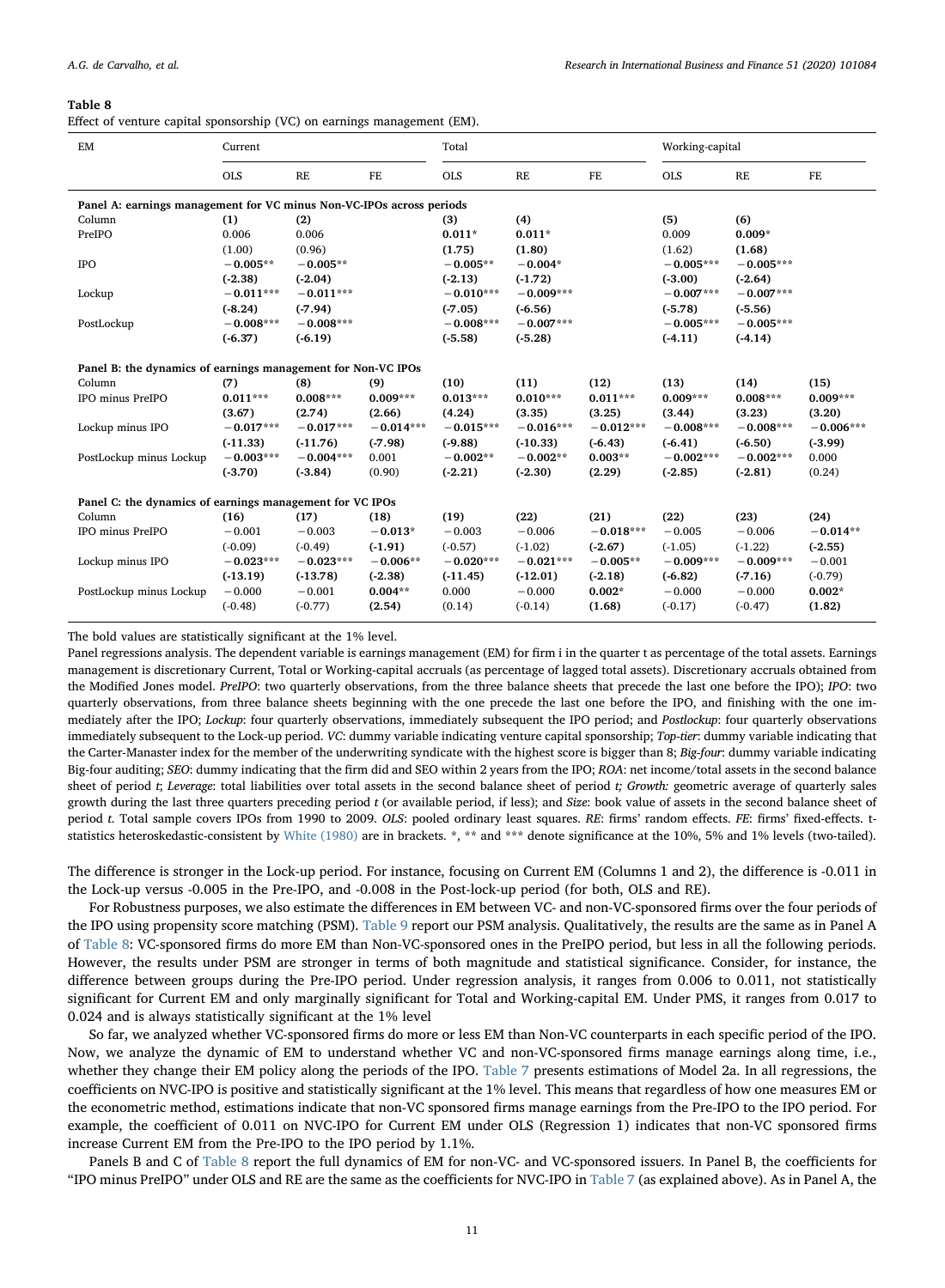<span id="page-11-1"></span>Analysis of earnings management (EM) by propensity score matching (earning management for VC minus non-VC firms by periods of the IPO).

| EM           | Current     | Total       | Working-capital |
|--------------|-------------|-------------|-----------------|
| All periods  | $-0.008***$ | $-0.006***$ | $-0.007***$     |
|              | (10.47)     | (7.83)      | (10.37)         |
| Pre-IPO      | $0.018***$  | $0.024***$  | $0.017***$      |
|              | (2.84)      | (3.69)      | (3.21)          |
| <b>IPO</b>   | $-0.005**$  | $-0.003**$  | $-0.007***$     |
|              | (2.14)      | (2.25)      | (4.31)          |
| Lock-up      | $-0.012***$ | $-0.010***$ | $-0.009***$     |
|              | (11.08)     | (8.68)      | (9.68)          |
| Post-Lock-up | $-0.007***$ | $-0.006***$ | $-0.005***$     |
|              | (7.25)      | (5.85)      | (5.48)          |

The bold values are statistically significant at the 1% level.

\*\*\* denotes statistical significance at the 1% level (two-tailed).

Match with reposition based on the two-digit SIC code, IPO calendar year, state in which the headquarter is located, and underwriter ranking (dummy variable indicating that the Carter-Manaster index for the member of the underwriting syndicate with the highest score is bigger than 8). Earnings management is discretionary Current, Total or Working-capital accruals (as percentage of lagged total assets). Discretionary accruals obtained from the Modified Jones model. PreIPO period: two quarterly observations, from the three balance sheets that precede the last one before the IPO); IPO period: two quarterly observations, from three balance sheets beginning with the one precede the last one before the IPO, and finishing with the one immediately after the IPO; Lockup period: four quarterly observations, immediately subsequent the IPO period; and Postlockup period: four quarterly observations immediately subsequent to the Lock-up period. t-statistics are in brackets. \*, \*\* and \*\*\* denote significance at the 10%, 5% and 1% levels (two-tailed).

remaining coefficients of Panels B and C come from non-reported regressions. One should remember that firms fixed effects (FE) also yields estimates for the difference in EM across periods for a same group of IPOs (Models 3a to 3d).

The results for the dynamics of EM among non-VC-sponsored firms (Panel B) are strong and consistent across measures of EM and econometric methods. Non-VC-sponsored firms increase EM from the Pre-IPO to the IPO period and deflates earnings in the two following periods. For example, focusing on Current EM and OLS (Column 7), non-VC-sponsored firms increase EM by 11% from the Pre-IPO to the IPO period; and decrease EM by 1.7% from the IPO to the Lock-up period, and by 0.3% from the Lock-up to the Postlock-up period. This same patter repeats for other measures of EM and econometric method: strong inflation of earnings from the Pre-IPO to the IPO period, strong deflation from the IPO to the Lock-up period, and mild deflation from the Lock-up to the Post-lock-up period. With some few exceptions, the coefficients are statistically significant at the 1% level.

[Table 8,](#page-10-0) Panel C reports the dynamics of EM for VC-sponsored firms. The results are quite distinct from those for non-VCsponsored firms, and varies depending on the econometric method. Under OLS and RE, the only statistically significant variation in EM occurs from the IPO to the Lock-up period: near 2% for Current and Total (Columns 16, 17), and near 0.9% for Working-Capital EM (Columns 22 and 23). There is no statistically significant variation in EM from the Pre-IPO to the IPO, and from the Lock-up to the Post-lock-up period. The results under FE are stronger in terms of both, magnitude and statistical. FE estimations indicates that VCsponsored firms change EM policy in all periods, regardless of how it is measured.

Overall, our results for the dynamics of EM indicate that both VC and non-VC-sponsored firms manage earnings around the IPO, but in distinct fashions. Non-VC-sponsored firms inflate earnings during the IPO period and deflate in the Lock-up and Post-lock-up periods. VC-sponsored firms inflate earnings (if they inflate at all) in the Pre-IPO period and deflate earnings only in the Lock-up period.

# <span id="page-11-0"></span>6. Conclusion

Earnings management is related with a wide variety of practices that affect a firm's reported earnings with any intention other than to represent the reality intrinsic to the business. Previous studies show that firms manage their earnings in the process of going public. Some studies find that, for IPO issuers, EM is associated with the reputation of the auditor and underwriter, existence of an audit committee, leverage, growth opportunities and firm size. Some other studies pointed out the role of VC in hampering EM at the time of the IPO. Some studies that use annual data. However, annual data do not capture EM, if earnings are inflated and subsequently deflated within a same accounting year. Furthermore, annual data annual data do not allow the analysis of the dynamics of EM, i.e., detect in each moments earnings are inflated and subsequently deflated.

This article investigates the dynamics of earnings management in IPOs and the role of venture capitalists in hampering such practice in the US. By using quarterly data, we are able to investigate whether VC-sponsored firms do more or less earnings management than non-VC-sponsored firms, and how EM varies along time for each group of firms. Our analysis is based on three different measures for EM (Current, Working-capital and Total EM), an strong statistical methods (pooled OLS, and firms random and fixed effects)

We find that VC-sponsored firms tend to do more EM in the Pre-IPO period, and less in the subsequent periods (IPO, Lock-up and Post-lock-up). Thus, our results are distinct for those of [Wongsunwai \(2013\)](#page-13-10), according to which, VC-sponsored firms do less EM only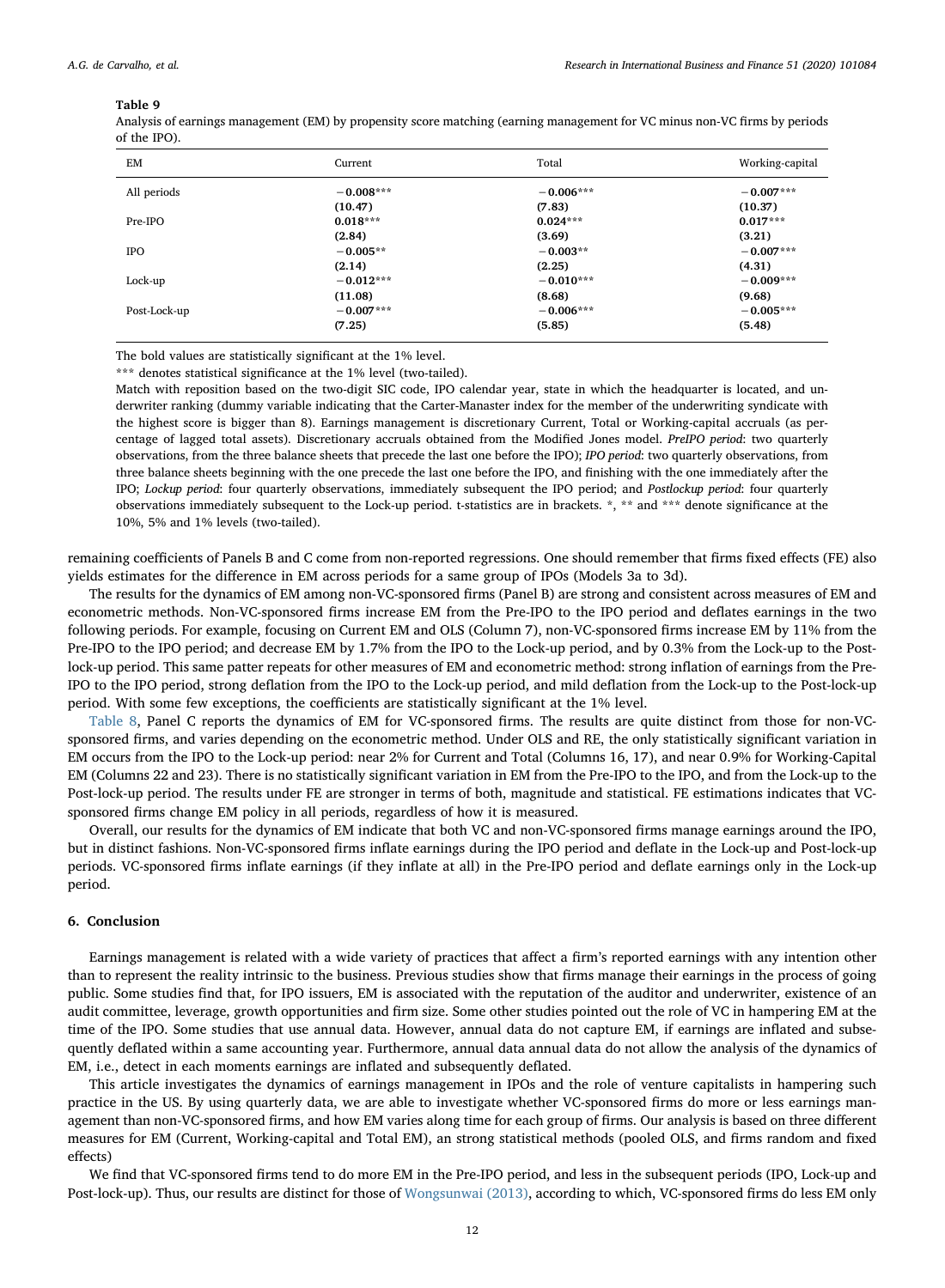in the IPO period (and no difference in the other periods). We also find that the dynamics of EM varies across groups of firms. Both VC and non-VC-sponsored firms manage earnings around the IPO, but in distinct fashions. Non-VC-sponsored firms inflate earnings during the IPO period and deflate in the Lock-up and Post-lock-up periods. VC-sponsored firms inflate earnings in the Pre-IPO period and deflate earnings only in the Lockup period. Our results are robust with respect to how one measures EM and the statistical methods used.

Our results have implications for investors and policymakers. When examining financial reports of IPO issuing firms, one should consider that firms manage earnings. However, the degree and timing of earnings management is different for VC and non-VC issuers.

# Funding

Carvalho acknowledges support from FAPESP (2016-06826-6). The views in this article are those of the authors and do not necessarily reflect the views of the Federal Reserve System, the Federal Reserve Bank of Cleveland, or the Board of Governors.

#### <span id="page-12-0"></span>Appendix A. Methodology for estimating earnings management

Following [Teoh et al. \(1998b\)](#page-13-0), we define current accruals for firm *iat time*  $t$ ,  $CAcc_{i,t}$ , as:

$$
CAC_{i,t} = (CA_{i,t} - CA_{i,t-1}) - (CL_{i,t} - CL_{i,t-1})
$$
\n(A1)

where

 $CA_{i,t}$  is the current assets of firm *i* at time *t*, excluding cash; and

 $CL_{i,t}$  is the current liabilities of firm *i* at time *t*, excluding short-term debt.

We use three different econometric models to obtain normal (non-discretionary) accruals: Jones Model [\[Jones \(1991\)](#page-13-13)], Modified Jones Model [\[Dechow et al. \(1995\),](#page-13-14) with adjustments suggested by [Kothari et al. \(2005\)](#page-13-16)] and Modified Jones Model with ROA [[Dechow](#page-13-14) [et al. \(1995\),](#page-13-14) with adjustments suggested by [Kothari et al. \(2005\)\]](#page-13-16).

For the Jones Model, current accruals are specified according to the following model:

$$
\frac{CAC_{i,t}}{TA_{i,t-1}} = \beta_1 \left(\frac{1}{TA_{i,t-1}}\right) + \beta_2 \left(\frac{(NR_{i,t} - NR_{i,t-1})}{TA_{i,t-1}}\right) + \varepsilon_{i,t}
$$
\n(A2)

where

*TA*<sub>*i*, $t-1$ </sub> is the total assets of firm *i* at time  $t-1$ ; and

 $NR_{i,t}$  is the net operating revenues of firm *i* at time *t*.

For the Modified Jones Model, current accruals are specified according to the following model:

$$
\frac{CAcc_{i,t}}{TA_{i,t-1}} = \beta_1 \left(\frac{1}{TA_{i,t-1}}\right) + \beta_2 \left(\frac{(NR_{i,t} - NR_{i,t-1}) - (TR_{i,t} - TR_{i,t-1})}{TA_{i,t-1}}\right) + \varepsilon_{i,t}
$$
\n(A3)

where

*TRi*,*<sup>t</sup>* is the trade accounting receivables of firm *i* at time *t*.

Finally, for the Modified Jones Model with ROA, current accruals are specified according to the following model:

$$
\frac{CAC_{i,t}}{TA_{i,t-1}} = \beta_1 \left(\frac{1}{TA_{i,t-1}}\right) + \beta_2 \left(\frac{(NR_{i,t} - NR_{i,t-1}) - (TR_{i,t} - TR_{i,t-1})}{TA_{i,t-1}}\right) + \beta_3 (ROA_{i,t}) + \varepsilon_{i,t}
$$
\n(A4)

where

 $ROA_{i,t}$  is the return on assets of firm *i* at time *t*.

To compute non-discretionary current accruals for IPO firm  $i$  at time  $t$ ,  $NDCA_{i,t}$ , we estimate the regressions above cross-sectionally for a sample (control group) of firms at quarter *t*. The control group for each quarter is formed of all firms listed on BM& FBovespa excluding: 1) financial firms and real-state investment trusts; 2) firms that trade OTC; 3) firms that had conducted either an IPO or SEO and were in the IPO or lock-up periods; 4) firms for which balance sheets were not available in the specific quarter; and 5) firms for which the accruals were in the 1st and 99th percentiles in the specific quarter (in order to minimize the influence of outliers). For instance, using the Jones Model, non-discretionary current accruals ( $NDCA_{i,t}$ ) are calculated as:

$$
NDCA_{i,t} = \hat{\beta}_1 \left(\frac{1}{TA_{i,t-1}}\right) + \hat{\beta}_2 \frac{(NR_{i,t} - NR_{i,t-1})}{TA_{i,t-1}}
$$
\n(A5)

where

 $\hat{\beta_1}$ and  $\hat{\beta_2}$ are the estimated parameters from Regression (A2).

Finally, earnings management for IPO firm *i* at time  $t$  ( $EM_{i,t}$ ) are calculated as the difference between  $CAcc_{i,t}$  (scaled by lagged total assets) and  $NDCA_i$ ;

$$
EM_{i,t} = \frac{CAcc_{i,t}}{TA_{i,t-1}} - NDCA_{i,t}
$$
\n(A6)